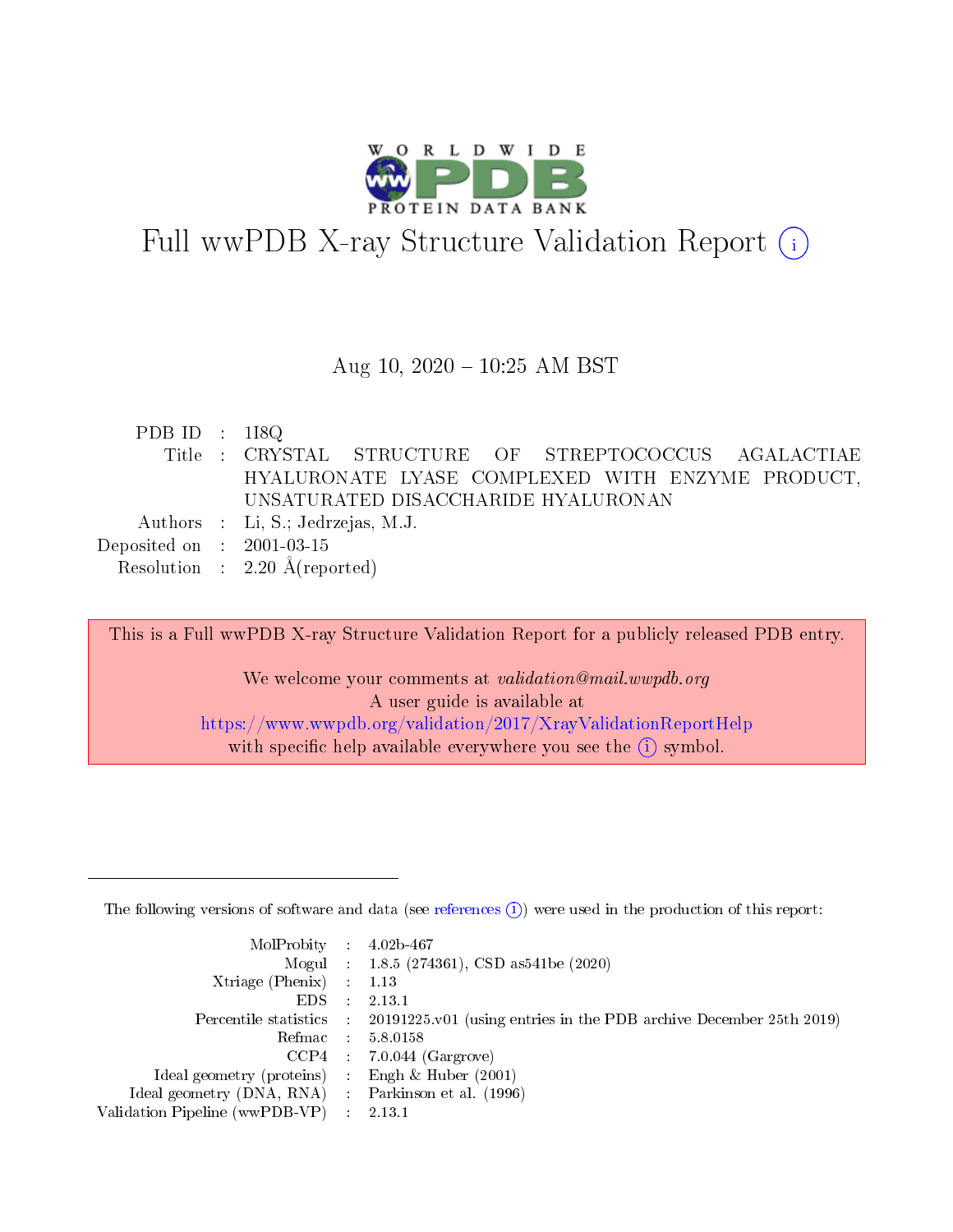# 1 [O](https://www.wwpdb.org/validation/2017/XrayValidationReportHelp#overall_quality)verall quality at a glance (i)

The following experimental techniques were used to determine the structure: X-RAY DIFFRACTION

The reported resolution of this entry is 2.20 Å.

Percentile scores (ranging between 0-100) for global validation metrics of the entry are shown in the following graphic. The table shows the number of entries on which the scores are based.



| Metric                | Whole archive<br>$(\#\text{Entries})$ | Similar resolution<br>$(\#\text{Entries}, \text{resolution range}(\text{\AA}))$ |
|-----------------------|---------------------------------------|---------------------------------------------------------------------------------|
| Clashscore            | 141614                                | $5594(2.20-2.20)$                                                               |
| Ramachandran outliers | 138981                                | $5503(2.20-2.20)$                                                               |
| Sidechain outliers    | 138945                                | $5504(2.20-2.20)$                                                               |
| RSRZ outliers         | 127900                                | $4800(2.20-2.20)$                                                               |

The table below summarises the geometric issues observed across the polymeric chains and their fit to the electron density. The red, orange, yellow and green segments on the lower bar indicate the fraction of residues that contain outliers for  $\geq=3$ , 2, 1 and 0 types of geometric quality criteria respectively. A grey segment represents the fraction of residues that are not modelled. The numeric value for each fraction is indicated below the corresponding segment, with a dot representing fractions <=5% The upper red bar (where present) indicates the fraction of residues that have poor fit to the electron density. The numeric value is given above the bar.

|  | $\overline{\text{Mol}}$ Chain   Length | Quality of chain |           |  |  |
|--|----------------------------------------|------------------|-----------|--|--|
|  | 814                                    | 2%<br>50%        | 9%<br>41% |  |  |
|  | റ                                      | 100%             |           |  |  |
|  | ച                                      | 50%              | 50%       |  |  |

The following table lists non-polymeric compounds, carbohydrate monomers and non-standard residues in protein, DNA, RNA chains that are outliers for geometric or electron-density-fit criteria:

|                                                       |  |  | Mol Type Chain Res Chirality Geometry Clashes Electron density |
|-------------------------------------------------------|--|--|----------------------------------------------------------------|
| $\begin{array}{cc} \vert & 2 \end{array}$ NAG $\vert$ |  |  |                                                                |

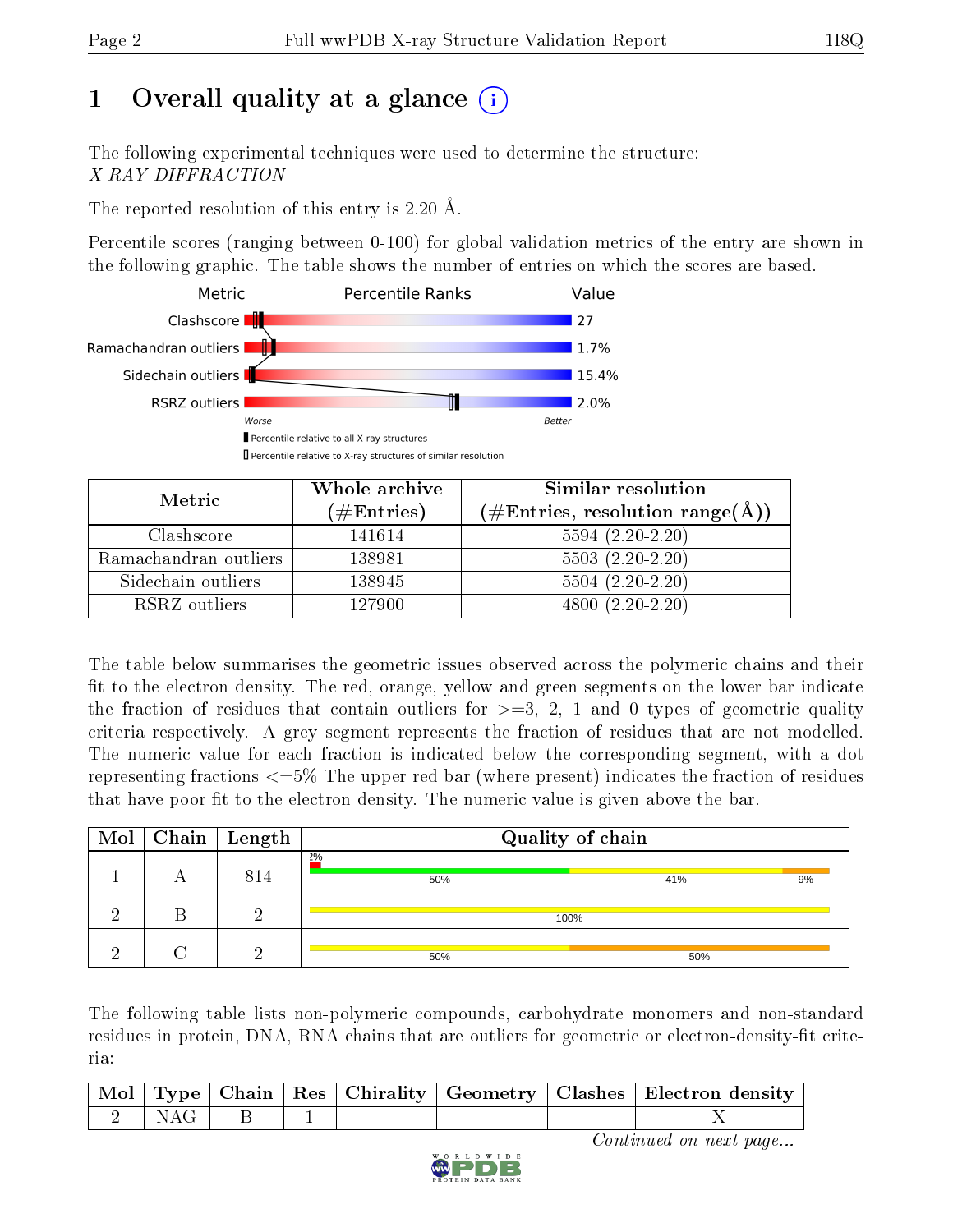Continued from previous page...

|  |           |  |  | Mol   Type   Chain   Res   Chirality   Geometry   Clashes   Electron density |
|--|-----------|--|--|------------------------------------------------------------------------------|
|  | 2 GC4 B 2 |  |  |                                                                              |

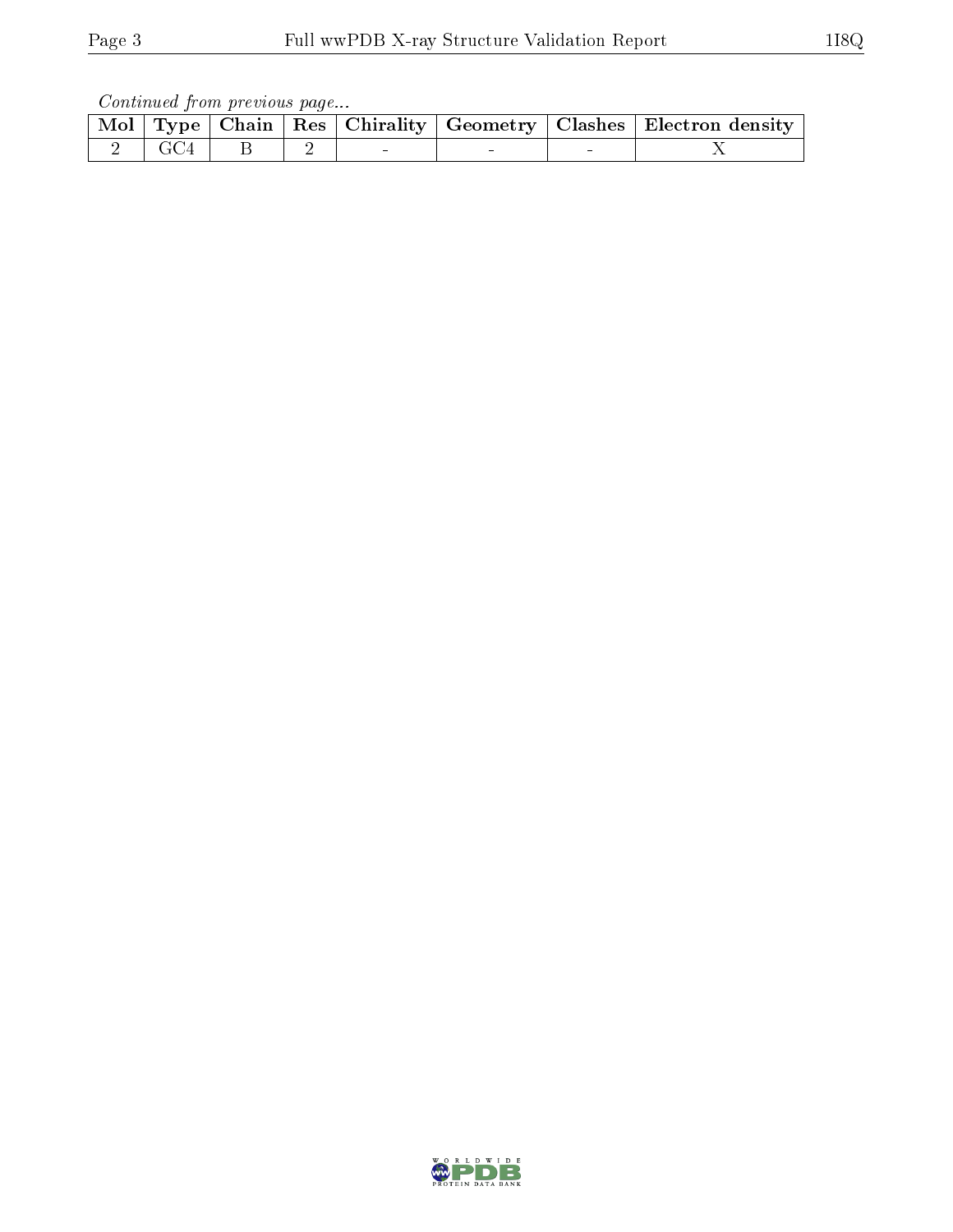## 2 Entry composition (i)

There are 3 unique types of molecules in this entry. The entry contains 6794 atoms, of which 0 are hydrogens and 0 are deuteriums.

In the tables below, the ZeroOcc column contains the number of atoms modelled with zero occupancy, the AltConf column contains the number of residues with at least one atom in alternate conformation and the Trace column contains the number of residues modelled with at most 2 atoms.

Molecule 1 is a protein called HYALURONATE LYASE.

| Mol | $\bot$ Chain $^+$ | Residues | $\rm{Atoms}$        |      |      | ZeroOcc | $\vert$ AltConf $\vert$ Trace |  |  |  |
|-----|-------------------|----------|---------------------|------|------|---------|-------------------------------|--|--|--|
|     |                   | 814      | $\rm Total$<br>6513 | 4101 | .108 | 1286    |                               |  |  |  |

There are 9 discrepancies between the modelled and reference sequences:

| Chain | Residue | Modelled   | Actual     | Comment               | Reference         |
|-------|---------|------------|------------|-----------------------|-------------------|
| A     | 246     | ALA        | <b>GLY</b> | <b>SEE REMARK 999</b> | UNP Q53591        |
| А     | 248     | <b>THR</b> | PRO        | SEE REMARK 999        | <b>UNP Q53591</b> |
| A     | 280     | <b>ASN</b> | <b>THR</b> | <b>SEE REMARK 999</b> | <b>UNP Q53591</b> |
| А     | 288     | ALA        | <b>GLY</b> | <b>SEE REMARK 999</b> | <b>UNP Q53591</b> |
| А     | 583     | <b>THR</b> | <b>ALA</b> | <b>SEE REMARK 999</b> | <b>UNP Q53591</b> |
| А     | 688     | <b>PHE</b> | LEU        | <b>SEE REMARK 999</b> | <b>UNP Q53591</b> |
| A     | 689     | <b>TRP</b> | <b>GLY</b> | <b>SEE REMARK 999</b> | <b>UNP Q53591</b> |
| А     | 882     | <b>GLN</b> | LEU        | <b>SEE REMARK 999</b> | <b>UNP Q53591</b> |
| А     | 894     | <b>MET</b> | LEU        | <b>SEE REMARK 999</b> | <b>UNP Q53591</b> |

 Molecule 2 is an oligosaccharide called 4-deoxy-beta-D-glucopyranuronic acid-(1-3)-2-aceta mido-2-deoxy-beta-D-glucopyranose.



|  | Mol   Chain   Residues | Atoms                     | $ZeroOcc \   \ AltConf \   \ Trace$ |  |
|--|------------------------|---------------------------|-------------------------------------|--|
|  |                        | Total C N O<br>26 14 1 11 |                                     |  |
|  |                        | Total C N O<br>26.<br>14  |                                     |  |

• Molecule 3 is water.

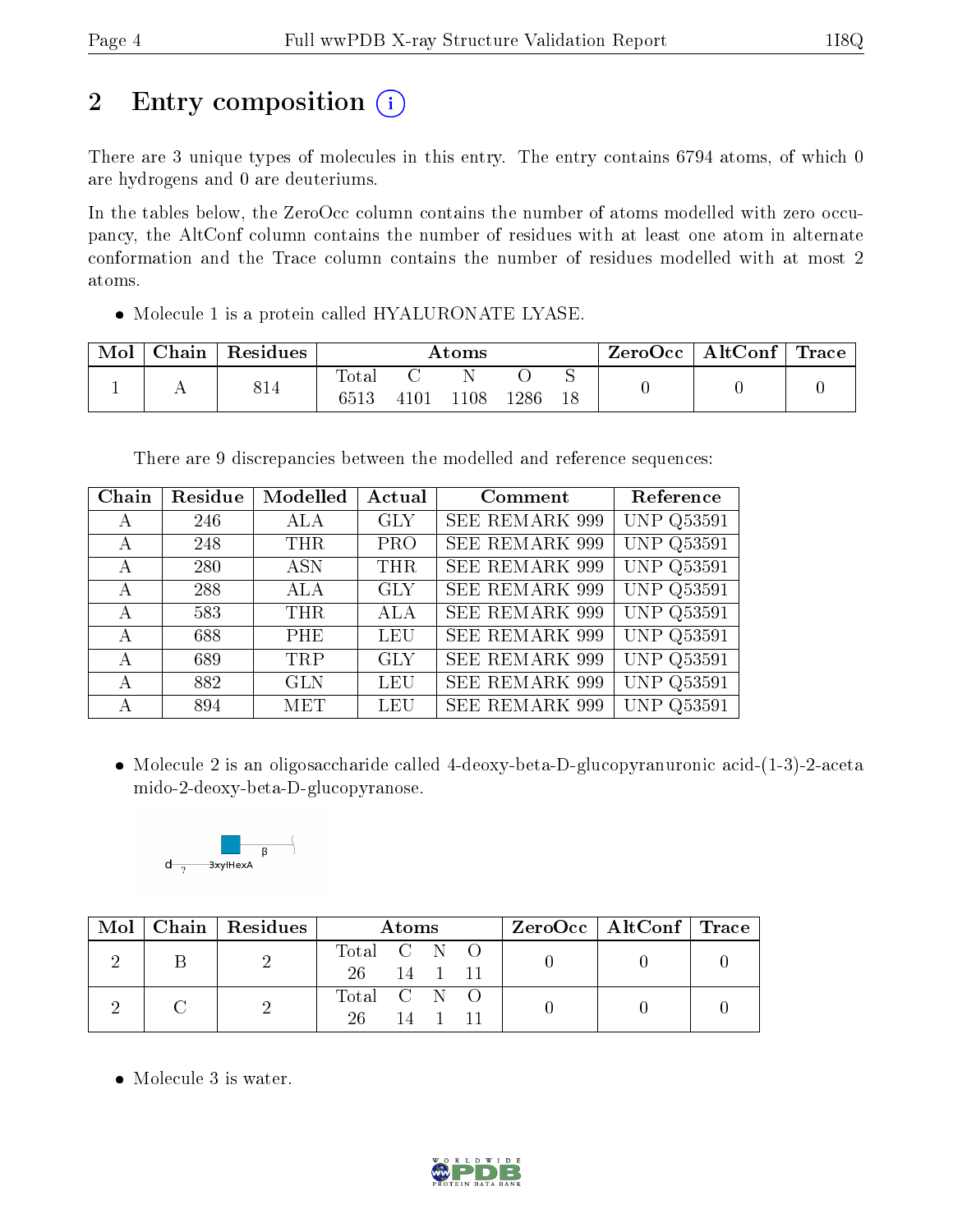| Mol | Chain   Residues | Atoms               | $ZeroOcc$   AltConf |  |
|-----|------------------|---------------------|---------------------|--|
|     | າາດ              | Total<br>229<br>229 |                     |  |

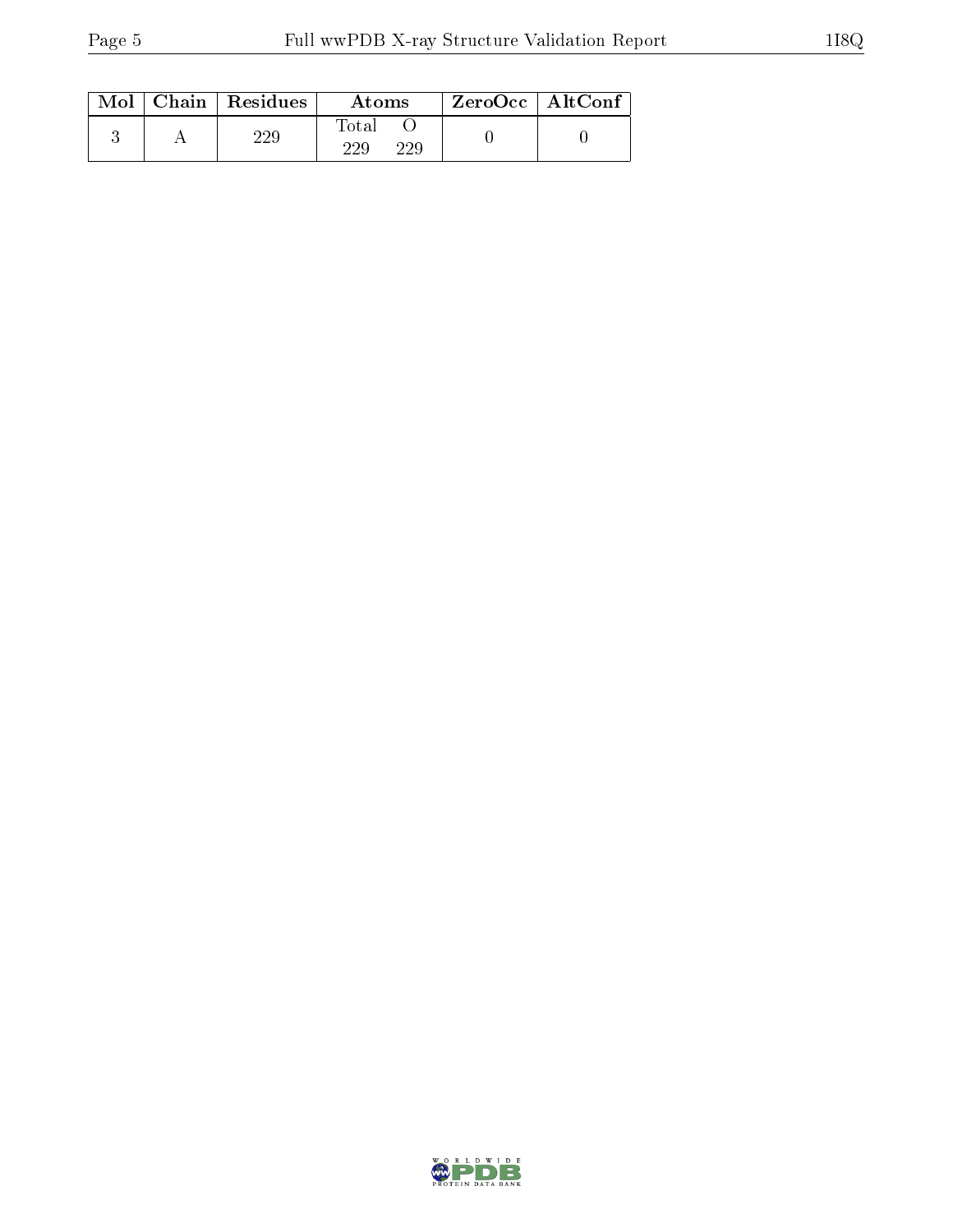## 3 Residue-property plots  $(i)$

These plots are drawn for all protein, RNA, DNA and oligosaccharide chains in the entry. The first graphic for a chain summarises the proportions of the various outlier classes displayed in the second graphic. The second graphic shows the sequence view annotated by issues in geometry and electron density. Residues are color-coded according to the number of geometric quality criteria for which they contain at least one outlier: green  $= 0$ , yellow  $= 1$ , orange  $= 2$  and red  $= 3$  or more. A red dot above a residue indicates a poor fit to the electron density ( $RSRZ > 2$ ). Stretches of 2 or more consecutive residues without any outlier are shown as a green connector. Residues present in the sample, but not in the model, are shown in grey.



• Molecule 1: HYALURONATE LYASE

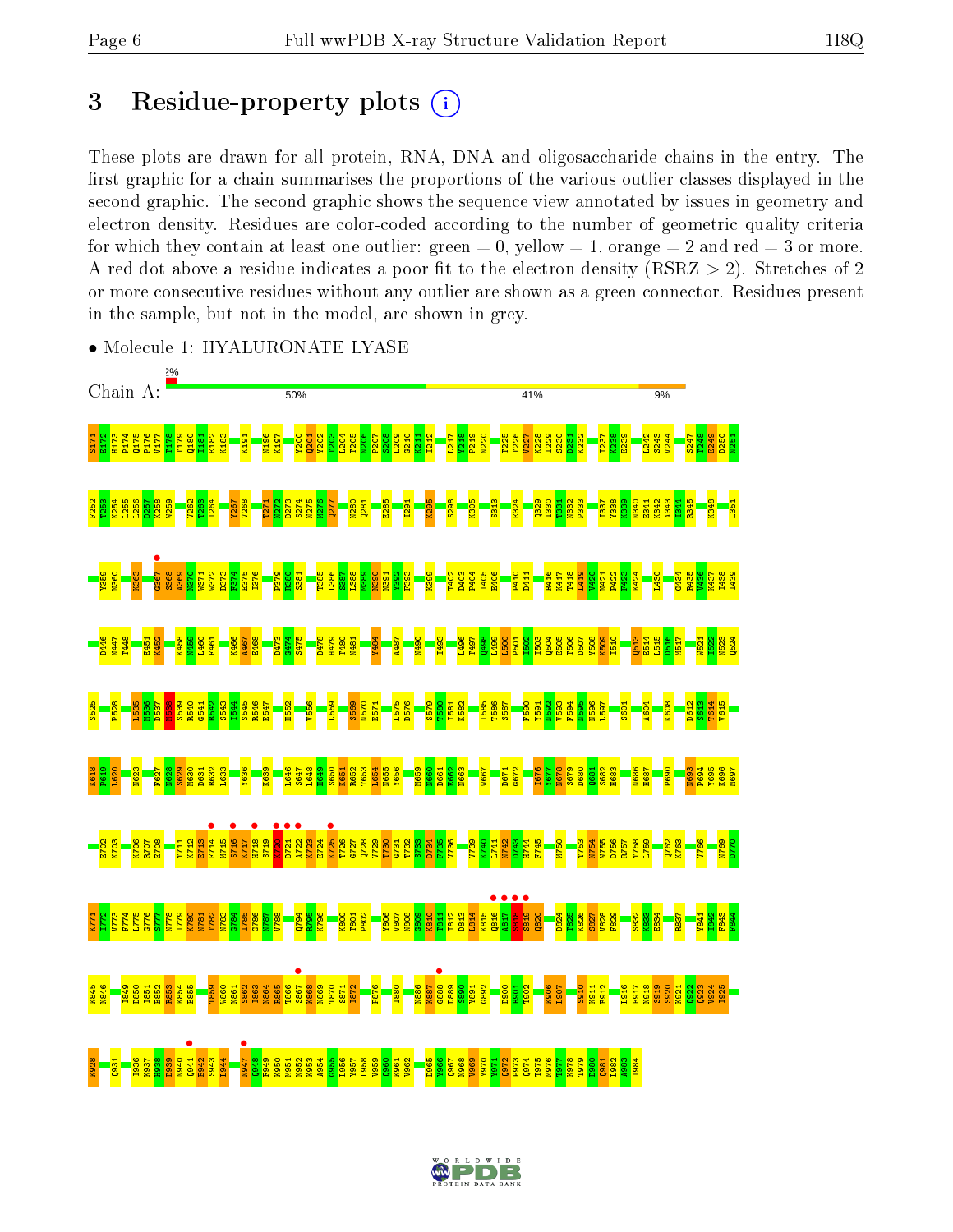• Molecule 2: 4-deoxy-beta-D-glucopyranuronic acid-(1-3)-2-acetamido-2-deoxy-beta-D-glucopyra nose

100%

Chain B:

# <mark>NAG1</mark><br>GC42

• Molecule 2: 4-deoxy-beta-D-glucopyranuronic acid-(1-3)-2-acetamido-2-deoxy-beta-D-glucopyra nose

Chain C: 50% 50%

NAG1<br>GC42

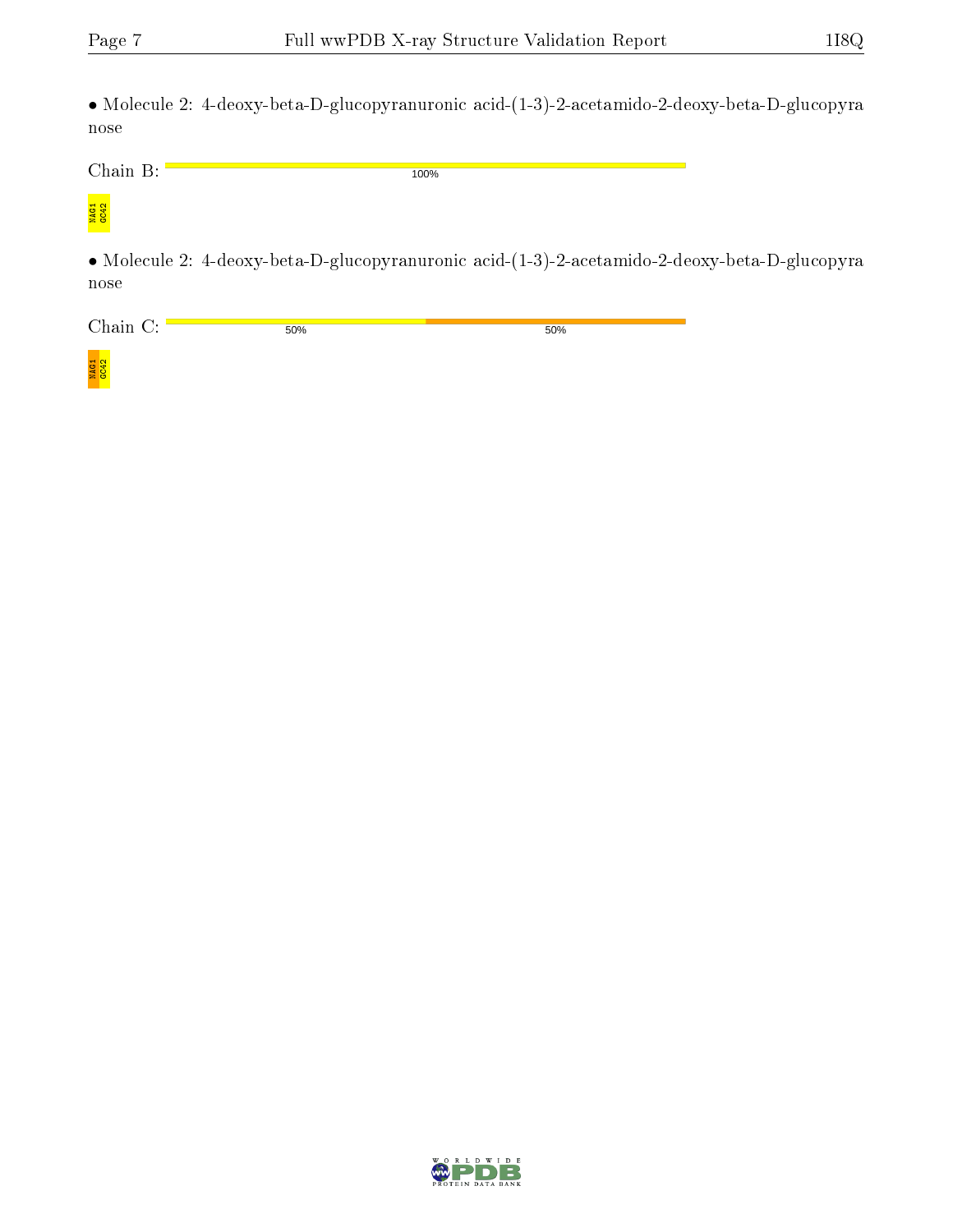## 4 Data and refinement statistics  $(i)$

| Property                                                             | Value                                            | Source     |
|----------------------------------------------------------------------|--------------------------------------------------|------------|
| Space group                                                          | C2221                                            | Depositor  |
| Cell constants                                                       | 155.02Å 237.27Å<br>$51.03\text{\AA}$             | Depositor  |
| a, b, c, $\alpha$ , $\beta$ , $\gamma$                               | $90.00^{\circ}$ $90.00^{\circ}$<br>$90.00^\circ$ |            |
| Resolution $(A)$                                                     | 20.00<br>$-2.20$                                 | Depositor  |
|                                                                      | $47.49 - 2.20$                                   | <b>EDS</b> |
| % Data completeness                                                  | $98.2(20.00-2.20)$                               | Depositor  |
| (in resolution range)                                                | 97.6 (47.49-2.20)                                | <b>EDS</b> |
| $R_{merge}$                                                          | 0.12                                             | Depositor  |
| $\mathrm{R}_{sym}$                                                   | (Not available)                                  | Depositor  |
| $\sqrt{I/\sigma}(I) > 1$                                             | $1.29$ (at 2.20Å)                                | Xtriage    |
| Refinement program                                                   | $\overline{\text{X-P}}$ LOR 3.851                | Depositor  |
| $R, R_{free}$                                                        | 0.182<br>0.252                                   | Depositor  |
|                                                                      | (Not available)<br>0.214                         | DCC        |
| $R_{free}$ test set                                                  | No test flags present.                           | wwPDB-VP   |
| Wilson B-factor $(A^2)$                                              | 34.7                                             | Xtriage    |
| Anisotropy                                                           | 0.335                                            | Xtriage    |
| Bulk solvent $k_{sol}(e/\mathring{A}^3)$ , $B_{sol}(\mathring{A}^2)$ | $0.36$ , 65.1                                    | <b>EDS</b> |
| $L$ -test for twinning <sup>2</sup>                                  | $< L >$ = 0.50, $< L2$ > = 0.33                  | Xtriage    |
| Estimated twinning fraction                                          | No twinning to report.                           | Xtriage    |
| $F_o, F_c$ correlation                                               | 0.95                                             | <b>EDS</b> |
| Total number of atoms                                                | 6794                                             | wwPDB-VP   |
| Average B, all atoms $(A^2)$                                         | 37.0                                             | wwPDB-VP   |

Xtriage's analysis on translational NCS is as follows: The largest off-origin peak in the Patterson function is  $4.63\%$  of the height of the origin peak. No significant pseudotranslation is detected.

<sup>&</sup>lt;sup>2</sup>Theoretical values of  $\langle |L| \rangle$ ,  $\langle L^2 \rangle$  for acentric reflections are 0.5, 0.333 respectively for untwinned datasets, and 0.375, 0.2 for perfectly twinned datasets.



<span id="page-7-1"></span><span id="page-7-0"></span><sup>1</sup> Intensities estimated from amplitudes.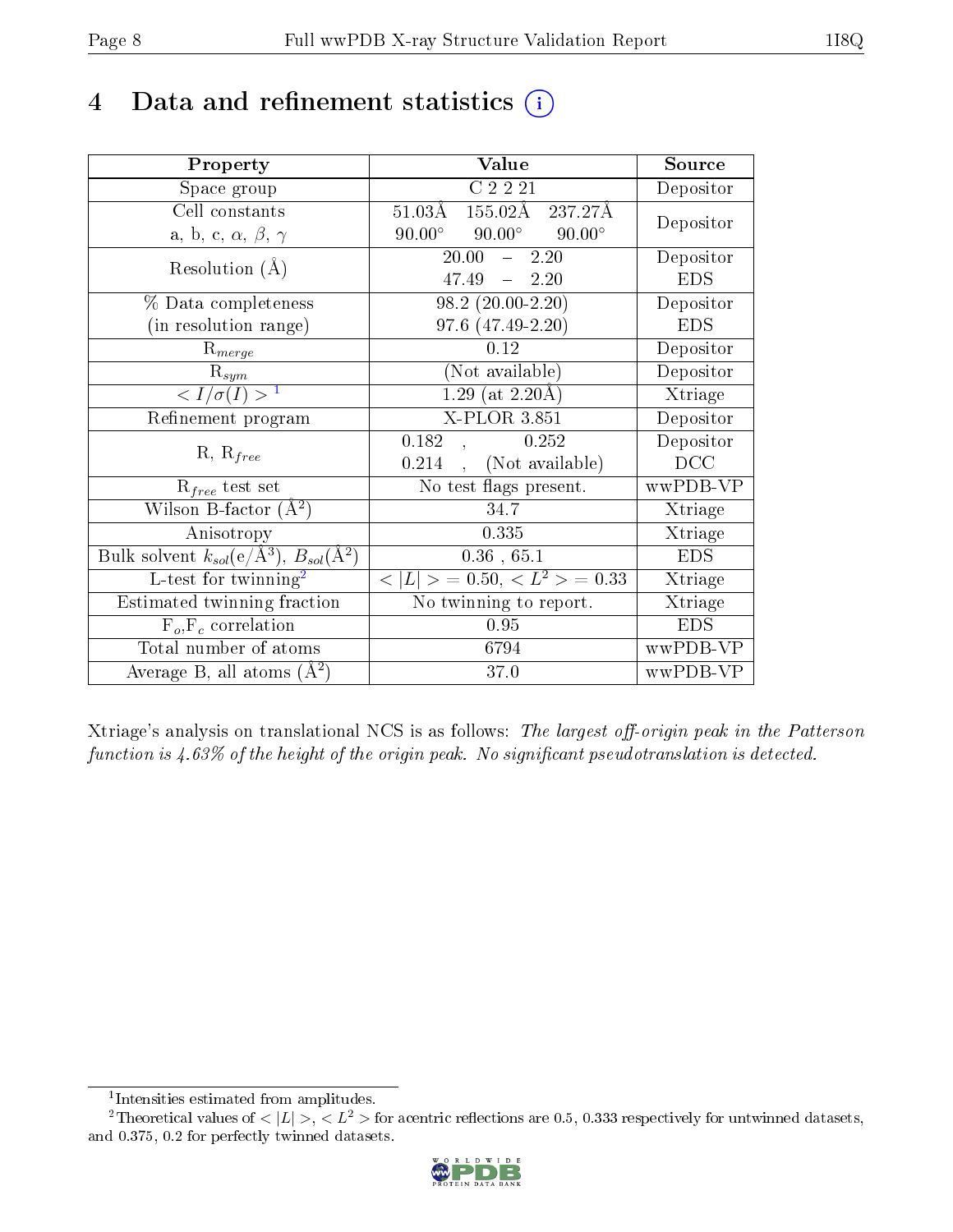# 5 Model quality  $(i)$

### 5.1 Standard geometry  $(i)$

Bond lengths and bond angles in the following residue types are not validated in this section: NAG, GC4

The Z score for a bond length (or angle) is the number of standard deviations the observed value is removed from the expected value. A bond length (or angle) with  $|Z| > 5$  is considered an outlier worth inspection. RMSZ is the root-mean-square of all Z scores of the bond lengths (or angles).

|  | $Mol$   Chain |      | Bond lengths                    | Bond angles |        |  |
|--|---------------|------|---------------------------------|-------------|--------|--|
|  |               |      | RMSZ $ #Z  > 5$ RMSZ $ #Z  > 5$ |             |        |  |
|  |               | 0.40 | 0/6640                          | 0.62        | 0/8988 |  |

There are no bond length outliers.

There are no bond angle outliers.

There are no chirality outliers.

There are no planarity outliers.

### 5.2 Too-close contacts  $(i)$

In the following table, the Non-H and H(model) columns list the number of non-hydrogen atoms and hydrogen atoms in the chain respectively. The H(added) column lists the number of hydrogen atoms added and optimized by MolProbity. The Clashes column lists the number of clashes within the asymmetric unit, whereas Symm-Clashes lists symmetry related clashes.

|  |      | Mol   Chain   Non-H   H(model)   H(added) |      |     | Clashes   Symm-Clashes |
|--|------|-------------------------------------------|------|-----|------------------------|
|  | 6513 |                                           | 6405 | 350 |                        |
|  | 26   |                                           |      |     |                        |
|  | 26   |                                           |      |     |                        |
|  | 229  |                                           |      |     |                        |
|  | 6794 |                                           | 6447 | 350 |                        |

The all-atom clashscore is defined as the number of clashes found per 1000 atoms (including hydrogen atoms). The all-atom clashscore for this structure is 27.

All (350) close contacts within the same asymmetric unit are listed below, sorted by their clash magnitude.

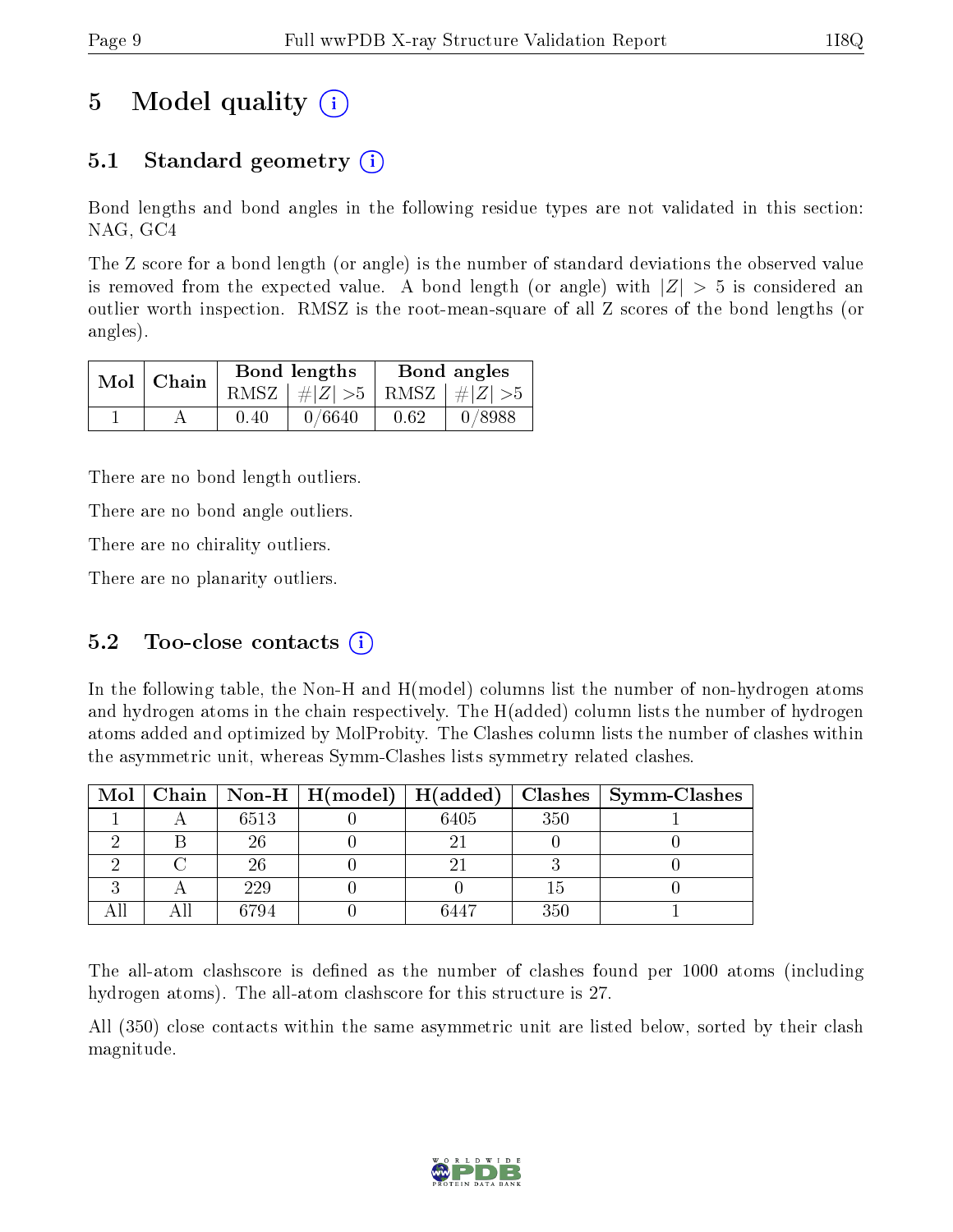| Atom-1                       | Atom-2               | Interatomic      | Clash         |
|------------------------------|----------------------|------------------|---------------|
|                              |                      | distance $(\AA)$ | overlap $(A)$ |
| 1:A:808:ASN:HD21             | 1: A:826: LYS:H      | 1.07             | 1.01          |
| 1:A:723:LYS:HB3              | 1:A:728:GLN:HB2      |                  | 1.00          |
| 1:A:504:GLN:HE22             | 1: A:510: ILE:H      | 1.07             | 0.95          |
| 1: A:468: GLU:HG2            | 1:A:478:ASP:HA       | 1.50             | 0.94          |
| 1: A:742: ASN:HD22           | 1:A:744:HIS:H        | 1.16             | 0.94          |
| 1:A:513:GLN:HE21             | 1: A:513: GLN:H      | 1.14             | 0.94          |
| 1: A:944:LEU:HD21            | 1: A:950: LYS: HG3   | 1.51             | 0.92          |
| 1: A:716: SER:O              | 1:A:717:LYS:HB3      | 1.71             | 0.91          |
| $1:A:228:LYS:H\overline{G3}$ | 1: A:239: GLU:HG3    | 1.51             | 0.91          |
| 1: A:939: ASP:O              | 1:A:954:ALA:HB2      | 1.69             | 0.91          |
| 1: A:859:THR:HG22            | 1:A:862:SER:H        | 1.34             | 0.90          |
| 1:A:944:LEU:CD2              | 1: A:950: LYS: HG3   | 2.02             | 0.90          |
| 1:A:972:GLN:NE2              | 1: A:975:THR:H       | 1.71             | 0.89          |
| 1: A:582:LYS:O               | 1: A:586:THR:HG23    | 1.74             | 0.88          |
| 1: A:861: ASN:HA             | 1:A:867:SER:HB3      | 1.57             | 0.85          |
| 1: A:916: LEU: HB2           | 1:A:924:VAL:HG22     | 1.58             | 0.82          |
| 1: A:732:THR:OG1             | 1: A: 753: THR: HG21 | 1.80             | 0.82          |
| 1: A:281: GLN:O              | 1: A:285: GLU:HG3    | 1.79             | 0.82          |
| 1:A:783:ASN:OD1              | 1:A:785:ILE:HG22     | 1.80             | 0.82          |
| 1:A:785:ILE:HD12             | 1: A:786: GLY: H     | 1.46             | 0.81          |
| 1:A:808:ASN:HD21             | 1:A:826:LYS:N        | 1.79             | 0.81          |
| 1: A:864: ASN:ND2            | 1: A:866:THR:HB      | 1.98             | 0.79          |
| 1:A:340:ASN:HD22             | 1: A:343:ALA:H       | 1.29             | 0.77          |
| 1:A:808:ASN:ND2              | 1: A:827: SER: H     | 1.83             | 0.76          |
| 1:A:219:PRO:HB3              | 1:A:244:VAL:HG11     | 1.68             | 0.76          |
| 1:A:227:VAL:HG22             | 1:A:242:LEU:HB2      | 1.67             | 0.75          |
| 1:A:800:LYS:O                | 1:A:802:PRO:HD3      | 1.85             | 0.74          |
| 1: A:678: ASN:ND2            | 1: A:680: ASP:H      | 1.84             | 0.74          |
| 1:A:683:HIS:HE1              | 1:A:796:LYS:H        | 1.33             | 0.73          |
| 1: A:808: ASN:ND2            | 1:A:826:LYS:H        | 1.85             | 0.73          |
| 1: A:972: GLN: HG3           | 3:A:1248:HOH:O       | 1.88             | 0.73          |
| 1: A: 258: LYS: O            | 1:A:262:VAL:HG23     | 1.88             | 0.73          |
| 1: A:919: SER:OG             | 1: A:921: LYS: HG2   | 1.89             | 0.73          |
| 1: A:201: GLN:HA             | 1: A:201: GLN:NE2    | 2.02             | 0.73          |
| 1:A:814:LEU:C                | 1: A:816: GLN: H     | 1.90             | 0.73          |
| 1: A:683:HIS:CE1             | 1:A:796:LYS:H        | 2.07             | 0.72          |
| 1:A:742:ASN:ND2              | 1:A:744:HIS:H        | 1.89             | 0.71          |
| 1:A:513:GLN:HE21             | 1: A:513: GLN:N      | 1.87             | 0.70          |
| 1:A:742:ASN:HA               | 3:A:1231:HOH:O       | 1.92             | 0.69          |
| 1:A:820:GLN:HE22             | 1:A:852:GLU:HG3      | 1.55             | 0.69          |
| 1:A:785:ILE:HD12             | 1: A:786: GLY:N      | 2.06             | 0.69          |
| 1: A:227: VAL:CG2            | 1:A:242:LEU:HB2      | 2.23             | 0.68          |

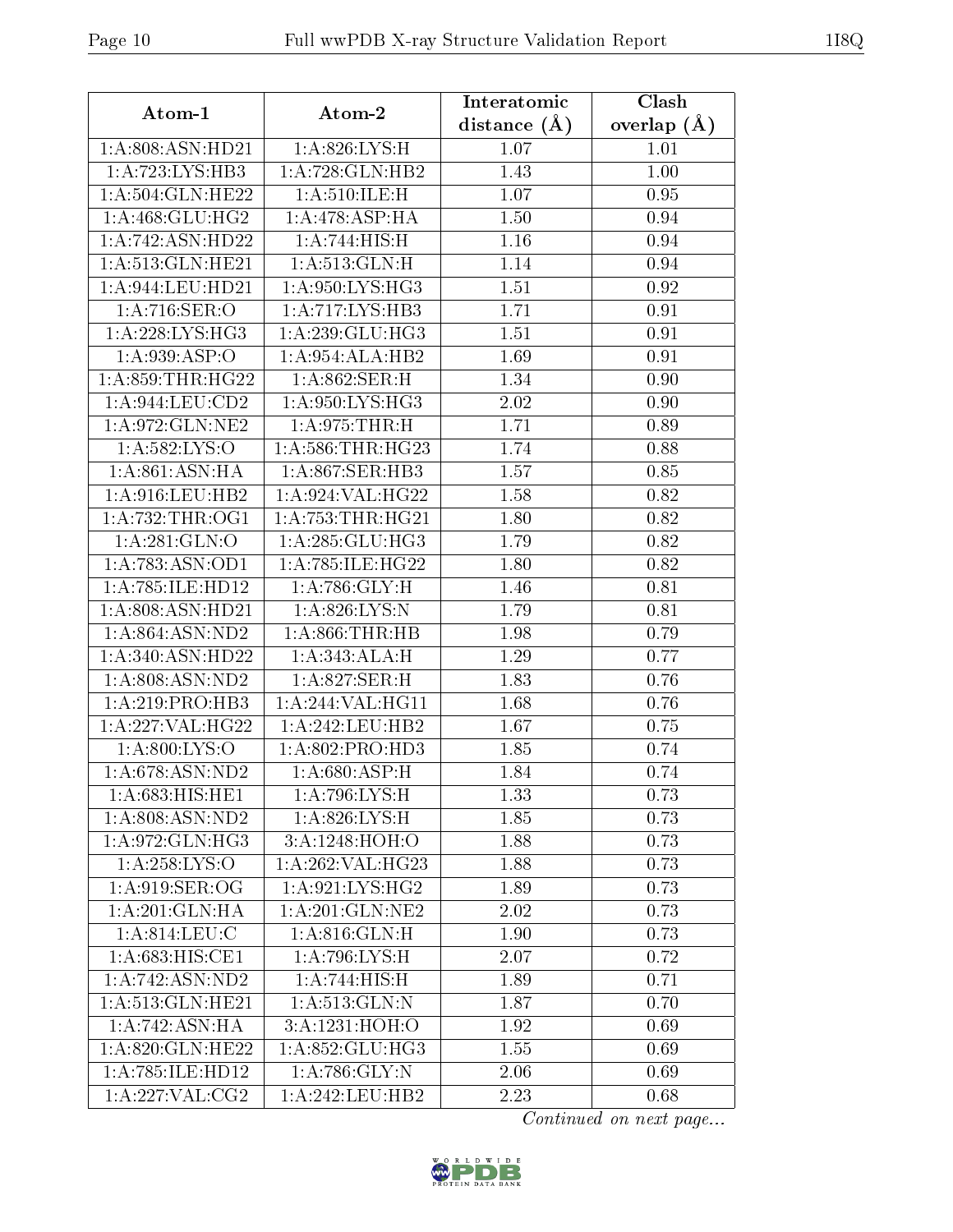| Continuea from previous page |                              | Interatomic       | Clash         |
|------------------------------|------------------------------|-------------------|---------------|
| Atom-1                       | Atom-2                       | distance $(A)$    | overlap $(A)$ |
| 1: A:693:ASN:C               | 1:A:693:ASN:HD22             | 1.96              | 0.68          |
| 1:A:864:ASN:HD21             | 1: A:866:THR:HB              | $\overline{1}.56$ | 0.68          |
| 1:A:513:GLN:NE2              | 1: A:513: GLN:H              | 1.89              | 0.67          |
| 1: A:340:ASN:ND2             | 1: A:343:ALA:H               | 1.92              | 0.67          |
| 1:A:972:GLN:HE22             | 1:A:974:GLN:N                | 1.92              | 0.67          |
| 1: A:678: ASN:C              | 1:A:678:ASN:HD22             | 1.99              | 0.65          |
| 1: A:360: ASN: HA            | 1:A:404:PRO:H <sub>G3</sub>  | 1.78              | 0.65          |
| $1: A:944:$ LEU:HD22         | 1: A:949: PHE:O              | 1.96              | 0.65          |
| 1:A:719:SER:C                | 1: A:720: LYS: HG2           | 2.17              | 0.65          |
| 1:A:972:GLN:HE21             | 1: A:975:THR:H               | 1.45              | 0.64          |
| 1:A:774:PHE:O                | 1:A:775:LEU:HD23             | 1.98              | 0.64          |
| 1:A:359:TYR:CE2              | $1:A:404:PRO:\overline{HB2}$ | 2.33              | 0.64          |
| 1:A:202:TYR:CE2              | 1:A:229:ILE:HG12             | 2.33              | 0.64          |
| 1: A:579: SER:OG             | 1: A:618: LYS: HD2           | 1.98              | 0.64          |
| 1:A:736:VAL:HG13             | 1: A:750:MET:HB2             | 1.80              | 0.63          |
| 1: A:814:LEU:C               | 1:A:816:GLN:N                | 2.51              | 0.62          |
| 1:A:758:THR:HA               | 1: A:782:THR:HG21            | 1.81              | $0.62\,$      |
| 1: A:504: GLN: NE2           | 1: A:510: ILE:H              | 1.89              | $0.62\,$      |
| 1:A:496:LEU:HG               | 1:A:500:LEU:CD2              | 2.30              | 0.62          |
| 1: A: 434: GLY: O            | 1:A:438:ILE:HG12             | 2.00              | 0.61          |
| 1: A:604: ALA:O              | 1: A:608: LYS: HG3           | 2.00              | 0.61          |
| 1:A:859:THR:HG22             | 1:A:862:SER:HB3              | 1.82              | 0.61          |
| 1:A:367:GLY:O                | 1: A: 368: SER: HB3          | 2.00              | 0.61          |
| 1:A:859:THR:HG22             | 1:A:862:SER:N                | 2.11              | 0.61          |
| 1:A:371:TRP:O                | 1:A:375:GLU:HG3              | 2.01              | 0.61          |
| 1: A:448:THR:O               | 1: A: 452: LYS: HD2          | 2.02              | 0.60          |
| 1:A:741:LEU:HD13             | 1:A:969:VAL:HG22             | 1.84              | 0.60          |
| 1: A:916:LEU:HD12            | 1: A:916: LEU:H              | 1.66              | 0.60          |
| 1:A:255:LEU:HD21             | 1:A:505:GLU:HB3              | 1.83              | 0.59          |
| 1:A:940:ASN:O                | 1:A:941:GLN:HB2              | 2.02              | 0.59          |
| 1:A:723:LYS:HA               | 1: A:726:THR:OG1             | 2.02              | 0.59          |
| 1:A:416:ARG:HH22             | 2:C:1:NAG:H5                 | 1.68              | 0.59          |
| 1:A:722:ALA:O                | 1:A:724:GLU:N                | 2.29              | 0.59          |
| 1:A:648:LEU:HD23             | 1:A:672:GLY:HA2              | 1.84              | 0.59          |
| 1: A:179:THR:HA              | 3:A:1192:HOH:O               | 2.02              | 0.59          |
| 1: A:800: LYS: HE2           | 3:A:1276:HOH:O               | 2.01              | 0.59          |
| 1:A:217:LEU:HD22             | 1: A:242:LEU:HD11            | 1.84              | 0.58          |
| 1: A:499: LEU:HB3            | 1:A:503:ILE:CD1              | 2.33              | 0.58          |
| 1:A:712:LYS:HA               | 1: A:715: MET:HB2            | 1.85              | 0.58          |
| 1:A:758:THR:O                | 1: A:781: ASN:O              | 2.21              | 0.58          |
| 1: A:687: HIS: C             | 1: A:690: PRO:HD2            | 2.24              | 0.58          |

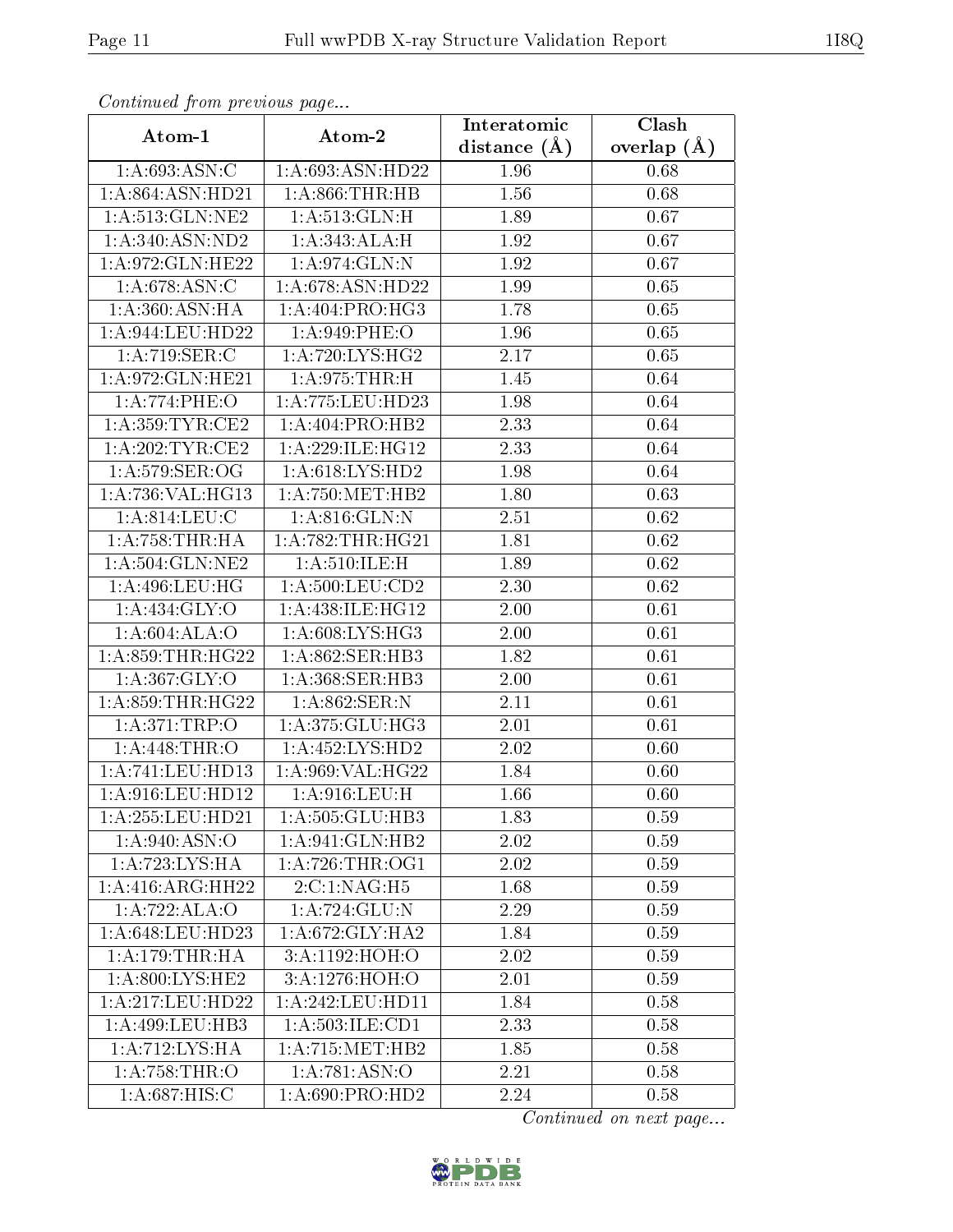| Commuca from previous page |                             | Interatomic    | Clash           |
|----------------------------|-----------------------------|----------------|-----------------|
| Atom-1                     | Atom-2                      | distance $(A)$ | overlap $(\AA)$ |
| 1:A:729:VAL:HG22           | 1: A:730:THR:N              | 2.19           | 0.58            |
| 1:A:581:ILE:O              | 1:A:585:ILE:HG12            | 2.03           | 0.58            |
| 1: A:864: ASN:HD22         | 1: A:866:THR:H              | 1.50           | 0.58            |
| 1: A:484:TYR:CE1           | 1:A:541:GLY:HA3             | 2.39           | 0.57            |
| 1:A:781:ASN:O              | 1: A:782:THR:HB             | $2.01\,$       | 0.57            |
| $1: A:430:$ LEU:HD23       | 1: A:460:LEU:HG             | 1.84           | 0.57            |
| 1:A:678:ASN:HD21           | 1:A:680:ASP:HB3             | 1.69           | 0.57            |
| 1:A:944:LEU:HD12           | 1:A:947:ASN:HA              | 1.87           | 0.57            |
| 1:A:227:VAL:O              | 1:A:239:GLU:HA              | 2.05           | 0.57            |
| 1: A:950: LYS:O            | 1:A:984:ILE:HG22            | 2.05           | 0.57            |
| 1:A:781:ASN:C              | 1:A:781:ASN:HD22            | 2.08           | 0.57            |
| 1:A:273:ASP:OD1            | 1:A:275:ASN:HB2             | 2.05           | 0.56            |
| 1:A:473:ASP:OD2            | 1: A:629: SER: HB2          | 2.06           | 0.56            |
| 1: A:814:LEU:HD13          | 1:A:853:ARG:HB3             | 1.87           | 0.56            |
| 1:A:808:ASN:HD22           | 1:A:827:SER:H               | 1.54           | 0.56            |
| 1:A:475:SER:HB2            | 1: A:629: SER: HB2          | 1.87           | 0.55            |
| 1:A:719:SER:C              | 1:A:721:ASP:H               | 2.08           | 0.55            |
| 1:A:820:GLN:HE22           | 1:A:852:GLU:CG              | 2.19           | 0.55            |
| 1:A:721:ASP:OD2            | 1:A:725:LYS:HB2             | 2.06           | 0.55            |
| $1:A:205$ :THR:O           | 1:A:207:PRO:H <sub>D3</sub> | 2.07           | 0.55            |
| 1: A:919: SER: HG          | 1: A:921: LYS: HG2          | 1.71           | 0.55            |
| 1: A:918: ASN: HA          | 1:A:923:GLN:HG3             | 1.88           | 0.55            |
| 1: A:711:THR:O             | 1: A:715:MET:HG3            | 2.07           | 0.55            |
| 1:A:771:LYS:HD3            | 1:A:907:LEU:HD11            | 1.89           | 0.55            |
| 1: A:824: ASP:HA           | 1:A:846:ASN:HB3             | 1.89           | 0.55            |
| 1:A:230:SER:HA             | 1:A:237:ILE:HD12            | 1.89           | 0.54            |
| 1: A:690: PRO:HG3          | 1: A:860:TRP:CE2            | 2.42           | 0.54            |
| $1:A:250:$ ASP:O           | 1: A:254:LYS:HG2            | 2.07           | 0.54            |
| 1: A: 435: ARG: O          | 1:A:439:ILE:HG12            | 2.07           | 0.54            |
| 1:A:763:LYS:HG2            | 1: A:891: TYR:OH            | 2.07           | 0.54            |
| 1: A:402:THR:HA            | 1:A:405:ILE:HD12            | 1.90           | 0.54            |
| $1:A:523.\overline{ASN:O}$ | 1:A:528:PRO:HD3             | 2.07           | 0.54            |
| 1:A:582:LYS:HD3            | 1: A:615: VAL:HG12          | 1.88           | 0.54            |
| 1:A:693:ASN:HD22           | 1:A:694:PRO:N               | 2.06           | 0.54            |
| 1: A: 538: MET: HG3        | 3:A:1267:HOH:O              | 2.08           | 0.53            |
| 1:A:654:LEU:HDI3           | 1:A:656:TYR:O               | 2.08           | 0.53            |
| 1: A:872: ILE: O           | 1: A:872: ILE: HG13         | 2.08           | 0.53            |
| 1:A:410:PRO:HD2            | 3:A:1151:HOH:O              | 2.08           | 0.53            |
| 1:A:718:HIS:O              | 1:A:721:ASP:HB3             | 2.09           | 0.53            |
| 1:A:826:LYS:HG3            | 1:A:846:ASN:ND2             | 2.24           | 0.53            |
| 1:A:703:LYS:NZ             | 1:A:781:ASN:ND2             | 2.57           | 0.53            |

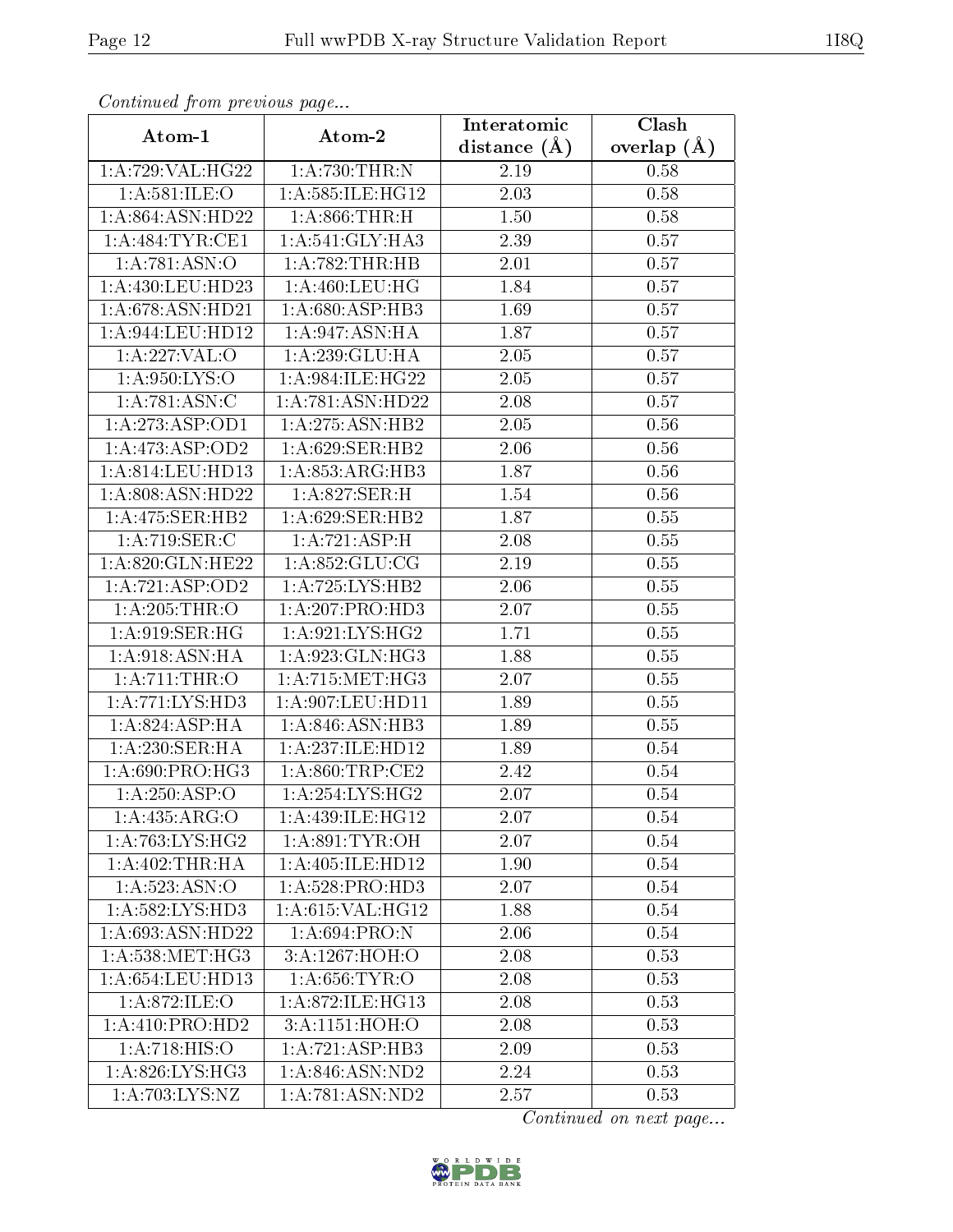| Commaca jibin previous page   |                                     | Interatomic       | Clash         |
|-------------------------------|-------------------------------------|-------------------|---------------|
| Atom-1                        | Atom-2                              | distance $(A)$    | overlap $(A)$ |
| 1:A:703:LYS:HG3               | 1:A:788:VAL:HG22                    | 1.91              | 0.53          |
| 1: A:806: TYR: HA             | 1: A.810: LYS:O                     | $\overline{2.07}$ | 0.53          |
| 1: A:781: ASN:ND2             | 1: A:781: ASN:O                     | 2.41              | 0.53          |
| 1: A:782:THR:HG22             | 1:A:783:ASN:N                       | 2.24              | 0.52          |
| 1:A:468:GLU:CG                | 1:A:478:ASP:HA                      | 2.33              | 0.52          |
| 1: A:651:LYS:HA               | 1: A:731: GLY:O                     | 2.09              | 0.52          |
| 1:A:496:LEU:HG                | 1:A:500:LEU:HD22                    | 1.91              | 0.52          |
| 1: A:468: GLU:OE1             | 1: A:480:THR:N                      | 2.39              | 0.52          |
| 1:A:820:GLN:HA                | 1: A:851: ILE:O                     | 2.10              | 0.52          |
| 1: A:479: HIS:O               | 1: A:480:THR:HB                     | 2.10              | 0.52          |
| 1: A:806: TYR:HB2             | 1:A:829:PHE:HB3                     | 1.92              | 0.51          |
| 1:A:313:SER:HB2               | 1:A:373:ASP:HB2                     | 1.92              | 0.51          |
| 1:A:258:LYS:HE2               | 1: A:501:PRO:O                      | 2.10              | 0.51          |
| 1:A:703:LYS:NZ                | 1:A:781:ASN:HD21                    | 2.09              | 0.51          |
| 1:A:766:VAL:HB                | 1:A:773:VAL:HB                      | 1.93              | 0.51          |
| 1:A:499:LEU:O                 | 1:A:503:ILE:HD12                    | 2.11              | 0.51          |
| 1: A:594:PHE:CD1              | 1:A:597:LEU:HD12                    | 2.45              | 0.51          |
| 1: A:958:LEU:O                | 1:A:968:ASN:HA                      | 2.11              | 0.51          |
| 1: A: 182: GLU: HG3           | 1:A:196:ASN:ND2                     | 2.26              | 0.51          |
| 1:A:416:ARG:NH2               | 2:C:1:NAG:H5                        | 2.25              | 0.51          |
| 1:A:540:ARG:O                 | 1: A:543: SER: HB2                  | 2.11              | 0.51          |
| 1: A:693:ASN:ND2              | 1: A:695: TYR:H                     | 2.07              | 0.51          |
| 1: A: 411: ASP: HA            | 3:A:1149:HOH:O                      | 2.10              | 0.51          |
| 1:A:493:ILE:O                 | 1: A:497:THR:HG23                   | 2.11              | 0.51          |
| $1:A:944:LEU:H\overline{D23}$ | 1: A:950: LYS: HG3                  | 1.87              | 0.51          |
| 1: A:403: ASP: N              | 1: A:404: PRO:CD                    | 2.74              | 0.51          |
| 1: A:814:LEU:HG               | 1:A:819:SER:HB3                     | 1.93              | 0.51          |
| 1: A:504: GLN: HE22           | 1: A:510: ILE:N                     | 1.91              | 0.50          |
| 1:A:708:GLU:HG3               | $1:A:714:PHE:\overline{\text{CE1}}$ | 2.46              | 0.50          |
| 1:A:762:GLN:HE22              | 1: A:920: SER: HA                   | 1.76              | 0.50          |
| $1:A:461:PHE:\overline{CD2}$  | 1: A:514: GLU: HG2                  | 2.46              | 0.50          |
| 1:A:716:SER:O                 | $1:A:717:\text{LYS:CB}$             | 2.52              | 0.50          |
| 1:A:324:GLU:HA                | 1: A:385:THR:OG1                    | 2.12              | 0.50          |
| 1:A:958:LEU:HB2               | 1:A:969:VAL:HG23                    | 1.92              | 0.50          |
| 1: A: 466: LYS: O             | 1:A:467:ALA:HB3                     | 2.12              | 0.49          |
| 1: A:547: GLU:HG3             | 1: A:860:TRP:CE2                    | 2.47              | 0.49          |
| 1:A:329:GLN:HA                | 1: A:329: GLN:OE1                   | 2.11              | 0.49          |
| 1:A:417:LYS:HA                | 1:A:422:PRO:HB3                     | 1.95              | 0.49          |
| 1: A:859:THR:CG2              | 1:A:862:SER:H                       | 2.18              | 0.49          |
| $1: A:590:$ PHE:CE1           | 1:A:682:SER:HB3                     | 2.47              | 0.49          |
| 1:A:780:LYS:HA                | 1:A:886:ASN:HD21                    | 1.75              | 0.49          |

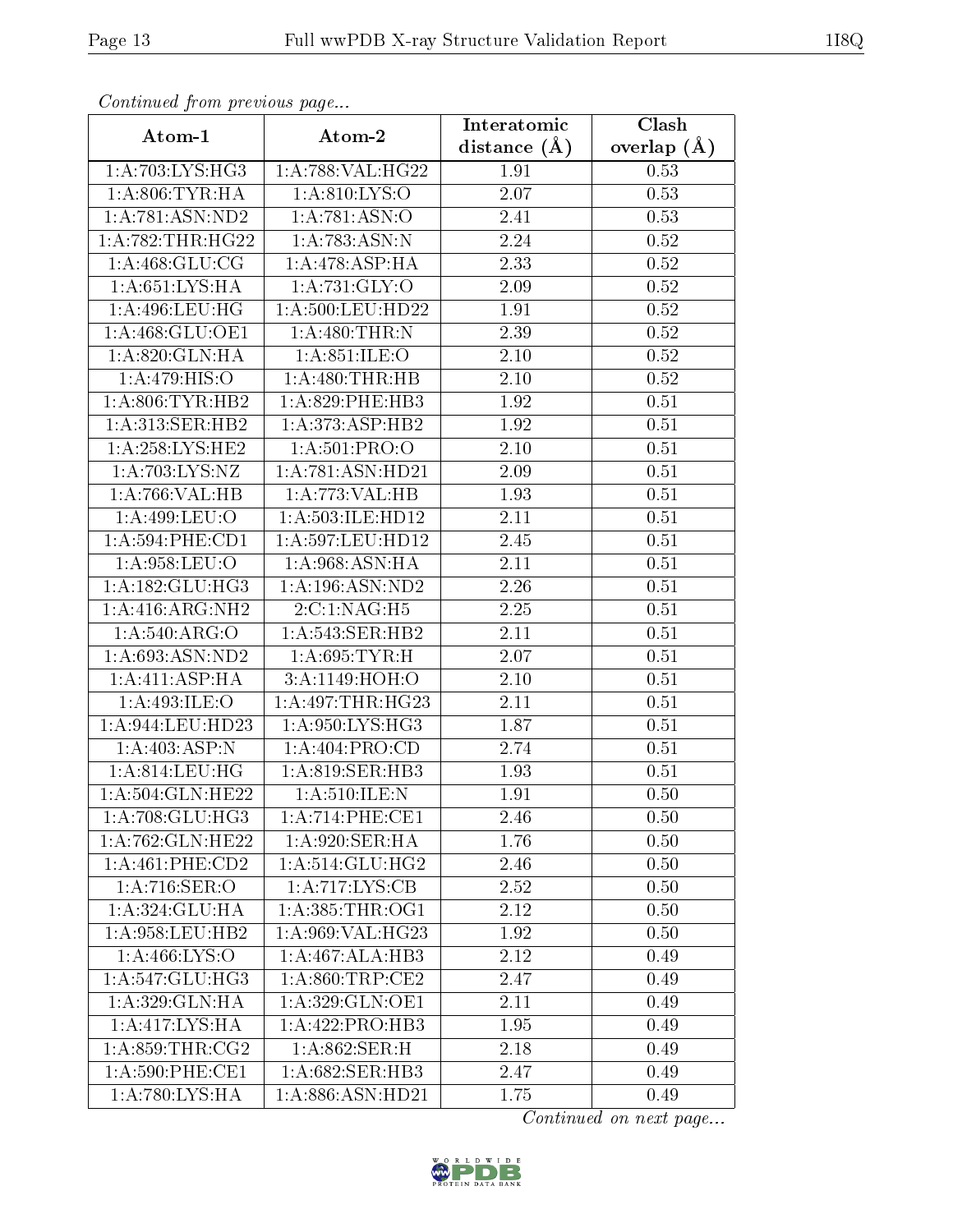| Commuca from previous page |                                         | Interatomic       | Clash           |  |
|----------------------------|-----------------------------------------|-------------------|-----------------|--|
| Atom-1                     | Atom-2                                  | distance $(A)$    | overlap $(\AA)$ |  |
| 1: A:651:LYS:HA            | 1: A:730:THR:HG23                       | 1.94              | 0.49            |  |
| 1:A:936:ILE:HG12           | 1:A:956:LEU:HD22                        | 1.95              | 0.49            |  |
| 1:A:729:VAL:HG11           | 1: A:757: ARG:NH1                       | 2.27              | 0.49            |  |
| 1: A:504: GLN:O            | 1:A:509:LYS:HE3                         | 2.12              | 0.49            |  |
| 1:A:972:GLN:NE2            | 1: A:975:THR:N                          | $\overline{2.52}$ | 0.49            |  |
| 1:A:295:LYS:HB2            | 1: A:295:LYS:NZ                         | 2.28              | 0.49            |  |
| 1: A: 363: LYS: HE2        | 3:A:1184:HOH:O                          | 2.13              | 0.49            |  |
| 1: A:506:THR:O             | 1: A:509: LYS: HD2                      | 2.13              | 0.49            |  |
| 1:A:490:ASN:HD21           | 1: A: 535: LEU: CD1                     | 2.25              | 0.49            |  |
| 1: A:690: PRO:HG3          | 1: A:860:TRP:NE1                        | 2.28              | 0.49            |  |
| 1:A:729:VAL:HG11           | 1:A:757:ARG:HH12                        | 1.77              | 0.49            |  |
| 1:A:952:ASN:ND2            | 1: A: 953: LYS: HD2                     | 2.28              | 0.49            |  |
| 1:A:461:PHE:CG             | 1:A:514:GLU:HG2                         | 2.47              | 0.49            |  |
| 1: A:210: GLY:HA2          | 1:A:220:ASN:HB2                         | 1.95              | 0.48            |  |
| 1:A:256:LEU:O              | 1:A:259:TRP:HB3                         | 2.12              | 0.48            |  |
| 1:A:917:GLU:HB3            | 1:A:924:VAL:HG13                        | 1.95              | 0.48            |  |
| 1: A:814:LEU:O             | 1:A:816:GLN:N                           | 2.46              | 0.48            |  |
| 1: A:708: GLU:HG3          | 1: A:714:PHE:HE1                        | 1.78              | 0.48            |  |
| 1:A:406:GLU:OE1            | 1: A: 437: LYS: NZ                      | 2.46              | 0.48            |  |
| 1: A:591:TYR:OH            | 1:A:596:ASN:HB2                         | 2.14              | 0.48            |  |
| 1:A:820:GLN:NE2            | 1:A:852:GLU:OE1                         | 2.47              | 0.48            |  |
| 1:A:739:VAL:HG23           | 1: A:978: LYS: HD2                      | 1.95              | 0.48            |  |
| 1:A:333:PRO:HA             | 1: A: 338: TYR: CD2                     | 2.49              | 0.48            |  |
| 1:A:439:ILE:N              | 1:A:439:ILE:HD13                        | 2.29              | 0.48            |  |
| 1: A:509: LYS: HD2         | 1: A:509: LYS:H                         | 1.78              | 0.48            |  |
| 1: A:921: LYS: HE2         | 3:A:1301:HOH:O                          | 2.14              | 0.48            |  |
| 1: A:280: ASN:OD1          | 1:A:332:ASN:ND2                         | 2.47              | 0.47            |  |
| 1:A:725:LYS:HD2            | $1:A:725:LYS:\overline{HA}$             | 1.64              | 0.47            |  |
| 1: A:818: SER: HB3         | 1:A:819:SER:H                           | 1.44              | 0.47            |  |
| 1:A:771:LYS:HE3            | 1:A:912:GLU:OE1                         | 2.13              | 0.47            |  |
| 1: A:379: PRO:HB3          | 1:A:405:ILE:HG12                        | 1.97              | 0.47            |  |
| 1:A:504:GLN:HA             | 1: A:509: LYS: HB3                      | 1.96              | 0.47            |  |
| 1:A:742:ASN:HD21           | 1:A:745:PHE:HD1                         | 1.63              | 0.47            |  |
| 1:A:197:LYS:O              | 1: A:202:TYR:OH                         | 2.23              | 0.47            |  |
| 1: A:850: ASP:O            | 1:A:880:ILE:HA                          | 2.14              | 0.47            |  |
| $1:A:173:\overline{HIS:O}$ | 1: A: 175: GLN: HG3                     | 2.14              | 0.47            |  |
| 1: A:225:THR:HG23          | 1: A:226:THR:N                          | 2.29              | 0.47            |  |
| 1:A:264:ILE:HB             | 3:A:1204:H <sub>0</sub> H <sub>:0</sub> | 2.15              | 0.47            |  |
| 1:A:868:LYS:HA             | 1:A:868:LYS:HD3                         | 1.66              | 0.47            |  |
| 1:A:900:ASP:OD1            | 1: A:902:THR:HB                         | 2.15              | 0.47            |  |
| 1: A:631:ASP:O             | 1:A:632:ARG:HD3                         | 2.14              | 0.47            |  |

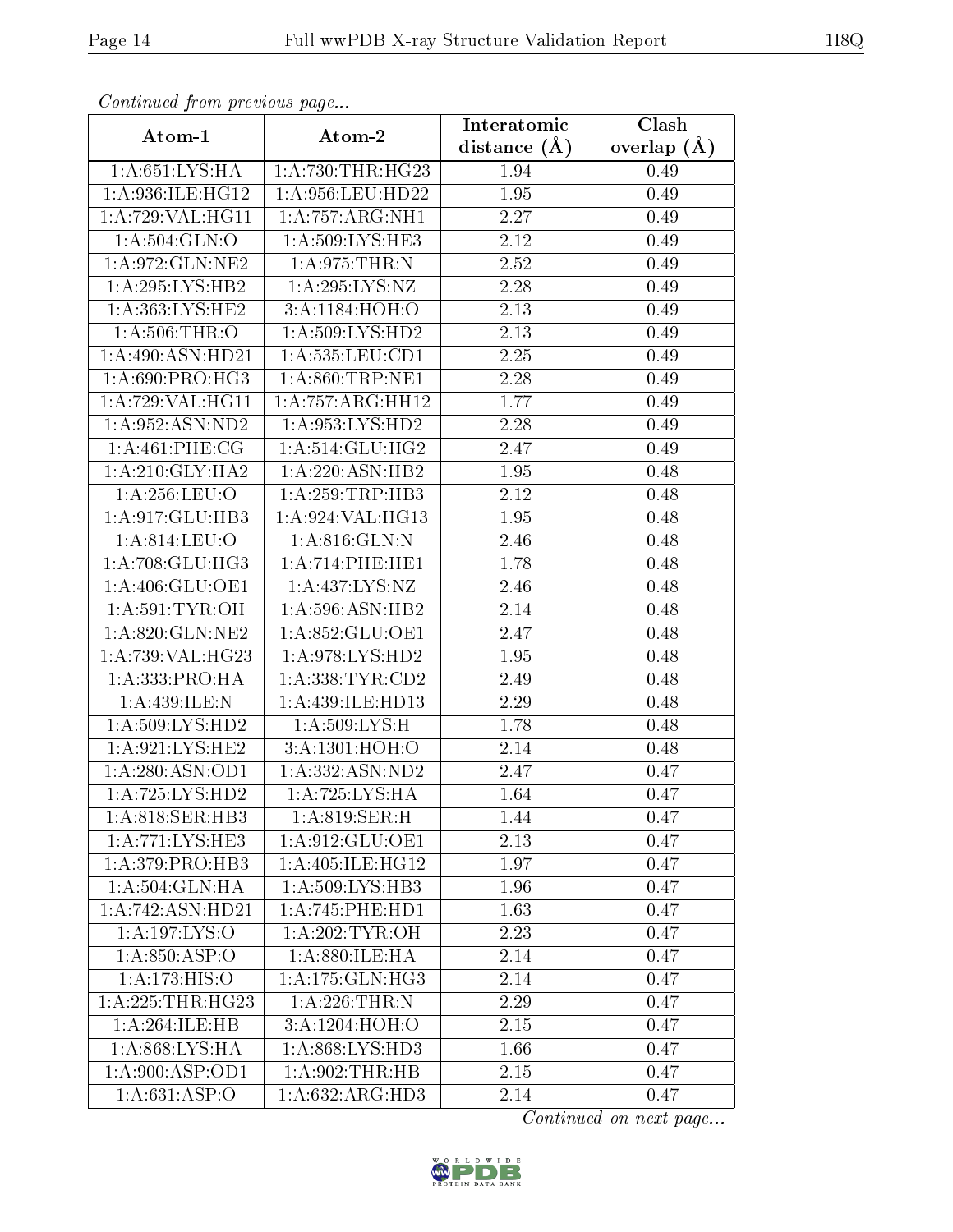| Commaca from previous page<br>Interatomic<br>Clash |                                  |                  |               |  |
|----------------------------------------------------|----------------------------------|------------------|---------------|--|
| Atom-1                                             | Atom-2                           | distance $(\AA)$ | overlap $(A)$ |  |
| 1:A:655:ASN:HB2                                    | 3:A:1118:HOH:O                   | 2.14             | 0.47          |  |
| 1: A:656:TYR:CE1                                   | 1: A:667:TRP:HA                  | 2.50             | 0.47          |  |
| 1: A:739: VAL: CG2                                 | 1: A:978: LYS: HD2               | 2.45             | 0.47          |  |
| 1: A:271:THR:HG22                                  | 1:A:277:GLN:HE22                 | 1.80             | 0.47          |  |
| 1: A:418:THR:HA                                    | 3:A:1157:HOH:O                   | 2.14             | 0.47          |  |
| 1: A:714:PHE:CD2                                   | 1:A:714:PHE:C                    | 2.88             | 0.47          |  |
| 1: A:678: ASN:C                                    | 1:A:678:ASN:ND2                  | 2.67             | 0.47          |  |
| 1: A:887:LYS:HG3                                   | 1: A:888: GLY:N                  | 2.29             | 0.47          |  |
| 1: A:970: TYR: HB3                                 | 1:A:979:THR:HB                   | 1.95             | 0.47          |  |
| 1: A:503: ILE: HG22                                | 1:A:504:GLN:HE21                 | 1.80             | 0.46          |  |
| 1: A:521:TRP:O                                     | 1:A:525:SER:HB2                  | 2.16             | 0.46          |  |
| 1:A:633:LEU:HD23                                   | 1:A:633:LEU:C                    | 2.36             | 0.46          |  |
| 1: A:264: ILE: HG13                                | 1:A:388:LEU:HD21                 | 1.96             | 0.46          |  |
| 1:A:230:SER:CA                                     | 1:A:237:ILE:HD12                 | 2.45             | 0.46          |  |
| 1:A:864:ASN:O                                      | 1:A:867:SER:HB3                  | 2.16             | 0.46          |  |
| 1: A: 368: SER: O                                  | 1:A:369:ALA:O                    | 2.32             | 0.46          |  |
| 1:A:661:ASP:HB3                                    | 1:A:865:ARG:HB2                  | 1.98             | 0.46          |  |
| 1:A:734:ASP:OD1                                    | 1:A:734:ASP:N                    | 2.36             | 0.46          |  |
| 1: A:826: LYS:CD                                   | 1:A:846:ASN:HD21                 | 2.29             | 0.46          |  |
| 1:A:937:LYS:HE3                                    | 1:A:943:SER:HB3                  | 1.98             | 0.46          |  |
| 1:A:723:LYS:O                                      | 1:A:726:THR:N                    | 2.49             | 0.46          |  |
| 1: A:372:TRP:CD1                                   | 1: A:376: ILE: HD12              | 2.51             | 0.46          |  |
| 1: A:801:THR:HG21                                  | 1:A:834:GLU:H                    | 1.79             | 0.46          |  |
| 1: A:911: LYS:O                                    | 1:A:928:LYS:NZ                   | 2.47             | 0.46          |  |
| 1: A:648:LEU:CD2                                   | 1:A:672:GLY:HA2                  | 2.45             | 0.45          |  |
| 1: A:941: GLN:N                                    | 1:A:952:ASN:O                    | 2.50             | 0.45          |  |
| 1: A:742: ASN:ND2                                  | 1:A:745:PHE:H                    | 2.15             | 0.45          |  |
| 1:A:754:ASN:HB2                                    | 1: A:759:LEU:HB3                 | 1.99             | 0.45          |  |
| 1: A:949: PHE:HB3                                  | 1: A:984: ILE: HB                | 1.99             | 0.45          |  |
| 1: A:524: GLN:O                                    | 1:A:528:PRO:HG2                  | 2.16             | 0.45          |  |
| 1: A: 552: HIS: O                                  | $1: A: 556: V\overline{AL:HG23}$ | 2.16             | 0.45          |  |
| 1: A:630:MET:HG3                                   | 1: A:632: ARG: HG2               | 1.98             | 0.45          |  |
| 1:A:570:ASN:HD22                                   | 1:A:575:LEU:HD21                 | 1.81             | 0.45          |  |
| 1:A:250:ASP:OD1                                    | 1:A:252:PHE:HB2                  | 2.17             | 0.45          |  |
| 1: A:475: SER:HB2                                  | 1: A:629: SER:CB                 | 2.46             | 0.45          |  |
| 1: A:693:ASN:C                                     | 1:A:693:ASN:ND2                  | 2.66             | 0.45          |  |
| 1:A:703:LYS:NZ                                     | 1: A:758:THR:O                   | 2.49             | 0.45          |  |
| 1:A:729:VAL:HG22                                   | 1:A:730:THR:H                    | 1.81             | 0.45          |  |
| 1:A:959:VAL:HG22                                   | 1:A:968:ASN:HB3                  | 1.99             |               |  |
| 1:A:650:SER:C                                      | 1:A:652:ARG:H                    |                  | 0.45          |  |
|                                                    |                                  | 2.19             | 0.45          |  |
| 1:A:650:SER:C                                      | 1:A:652:ARG:N                    | 2.70             | 0.45          |  |

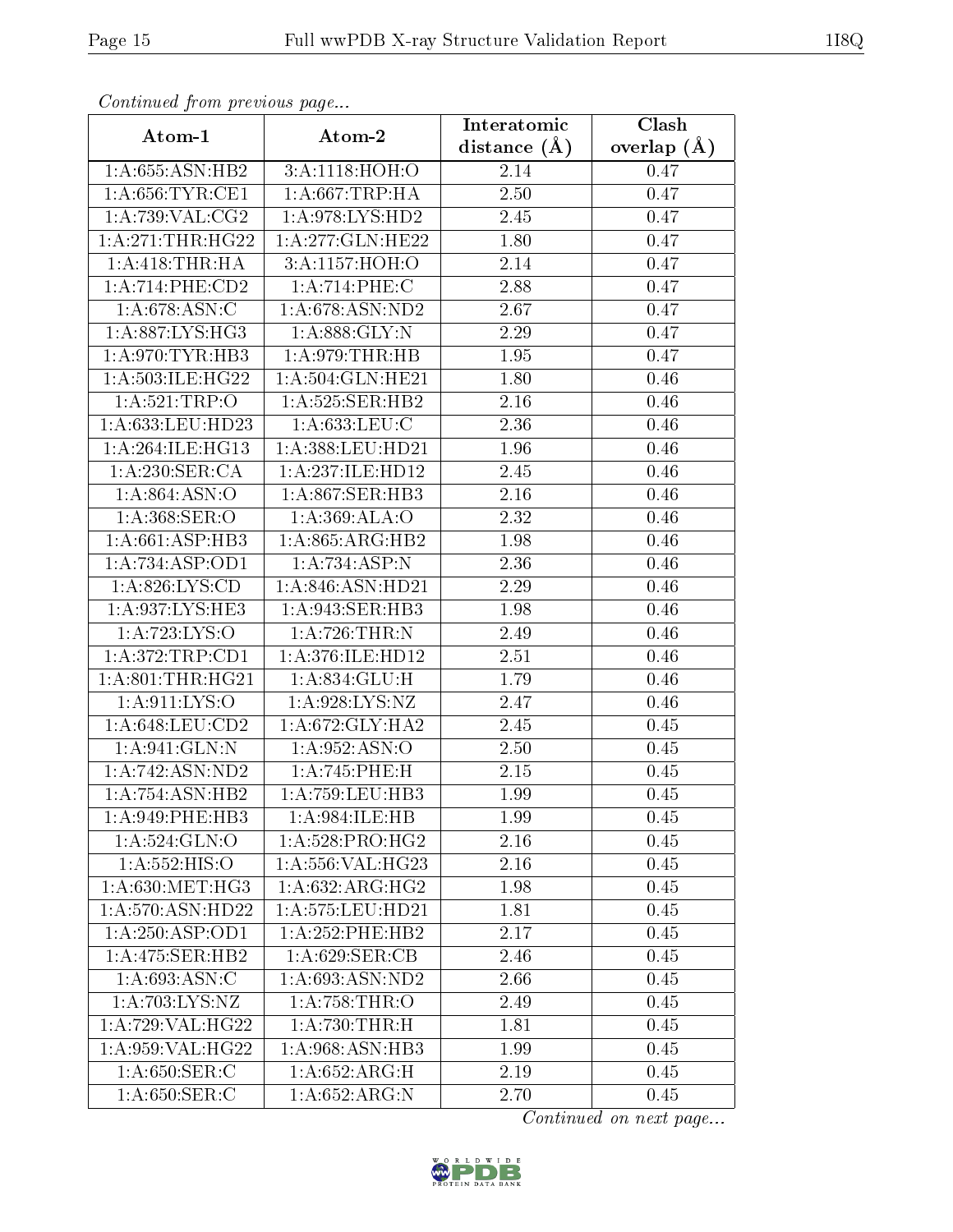| Continuati pom previous page |                    | Interatomic       | Clash           |
|------------------------------|--------------------|-------------------|-----------------|
| Atom-1                       | Atom-2             | distance $(A)$    | overlap $(\AA)$ |
| 1:A:972:GLN:HE22             | 1: A:975:THR:H     | 1.61              | 0.45            |
| 1:A:479:HIS:HA               | 3:A:1123:HOH:O     | 2.16              | 0.44            |
| 1: A:200: TYR: CE1           | 1:A:237:ILE:HD13   | 2.53              | 0.44            |
| 1:A:547:GLU:HB2              | 1: A:860:TRP:CD2   | 2.52              | 0.44            |
| 1:A:754:ASN:O                | 1:A:757:ARG:HD3    | 2.17              | 0.44            |
| 1: A:939: ASP:CG             | 1: A:940:ASN:H     | 2.20              | 0.44            |
| 1:A:576:ASP:OD1              | 1: A:618: LYS: NZ  | 2.44              | 0.44            |
| 1:A:421:ASN:N                | 1: A:422: PRO:CD   | 2.81              | 0.44            |
| 1:A:703:LYS:HZ3              | 1:A:781:ASN:HD21   | $\overline{1.63}$ | 0.44            |
| 1: A:869: ASN:ND2            | 1: A:871: SER:OG   | 2.50              | 0.44            |
| 1:A:451:GLU:HB2              | 1: A:508: TYR: CZ  | 2.52              | 0.44            |
| 1: A:676: ILE: HD13          | 1:A:676:ILE:HA     | 1.68              | 0.44            |
| 1: A:686: ASN:CG             | 1: A:686: ASN:O    | 2.56              | 0.44            |
| 1:A:773:VAL:HG11             | 1:A:925:ILE:HD12   | 1.99              | 0.44            |
| 1:A:719:SER:C                | 1:A:721:ASP:N      | 2.71              | 0.44            |
| 1: A:569: SER:OG             | 1: A:571: GLU:HG3  | 2.18              | 0.44            |
| 1:A:696:LYS:O                | 1: A:794: GLN: NE2 | 2.48              | 0.44            |
| 1:A:723:LYS:O                | 1:A:724:GLU:C      | 2.56              | 0.44            |
| 1:A:446:ASP:OD1              | 1:A:448:THR:HB     | 2.17              | 0.44            |
| 1:A:612:ASP:OD1              | 1: A:614:THR:HB    | 2.17              | 0.44            |
| 1: A:671: ASP:OD2            | 1:A:702:GLU:OE2    | 2.36              | 0.44            |
| 1: A:800: LYS:C              | 1: A:802: PRO:HD3  | 2.38              | 0.43            |
| 1:A:916:LEU:HB2              | 1: A:924: VAL: CG2 | 2.39              | 0.43            |
| 1: A:517: MET:CE             | 3:A:1240:HOH:O     | 2.65              | 0.43            |
| $1: A:916:$ LEU:HD13         | 1:A:924:VAL:HG23   | $2.01\,$          | 0.43            |
| 1:A:499:LEU:C                | 1:A:503:ILE:HD12   | 2.38              | 0.43            |
| 1:A:509:LYS:CD               | 1: A:509: LYS:H    | 2.32              | 0.43            |
| 1:A:937:LYS:HB3              | 1:A:954:ALA:HA     | 2.00              | 0.43            |
| 1: A:267:TYR:CE1             | 1:A:268:VAL:HG13   | 2.54              | 0.43            |
| 1:A:330:ILE:HG13             | 1:A:337:ILE:HD12   | 2.01              | 0.43            |
| 1: A: 593: VAL: HG13         | 1:A:594:PHE:N      | 2.34              | 0.43            |
| 1: A:865: ARG: HA            | 1:A:865:ARG:HD3    | 1.59              | 0.43            |
| 1: A:931: GLN:OE1            | 1: A:961:LYS:HG2   | 2.19              | 0.43            |
| 1: A:832: SER:HB3            | 1:A:837:ARG:HB2    | 2.00              | 0.43            |
| 1: A:204:LEU:HG              | 1:A:212:ILE:HD12   | 1.99              | 0.42            |
| 1: A:780: LYS: HA            | 1:A:886:ASN:ND2    | 2.34              | 0.42            |
| 1:A:808:ASN:HD21             | 1:A:827:SER:H      | 1.64              | 0.42            |
| 1:A:545:SER:HB2              | 1:A:863:ILE:HD12   | 2.01              | 0.42            |
| 1: A:780: LYS: HG2           | 1: A:780: LYS:H    | 1.71              | 0.42            |
| 1:A:855:GLU:HA               | 1:A:876:PRO:HA     | 2.01              | 0.42            |
| 1: A:826: LYS: CG            | 1:A:846:ASN:HD21   | 2.32              | 0.42            |

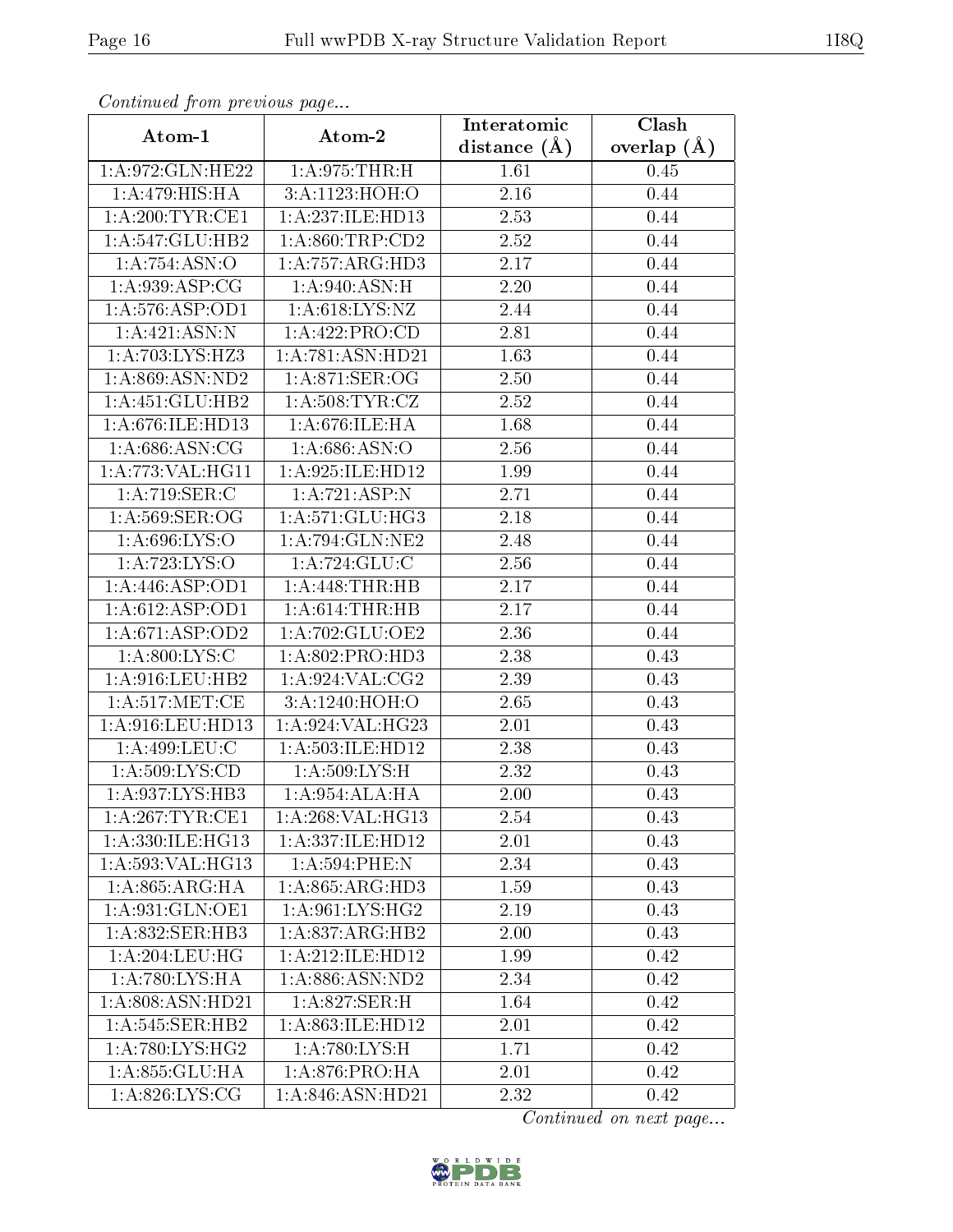|                              | сонинией јтоні ртеvious раде<br>Clash<br>Interatomic |                   |               |  |  |  |
|------------------------------|------------------------------------------------------|-------------------|---------------|--|--|--|
| Atom-1                       | Atom-2                                               | distance $(A)$    | overlap $(A)$ |  |  |  |
| 1:A:762:GLN:HB2              | 1:A:762:GLN:HE21                                     | 1.60              | 0.42          |  |  |  |
| 1:A:773:VAL:HG11             | 1:A:925:ILE:CD1                                      | 2.50              | 0.42          |  |  |  |
| 1: A:814:LEU:HD21            | $1:$ A:820:GLN:OE1                                   | 2.20              | 0.42          |  |  |  |
| 1:A:247:SER:OG               | 1:A:249:GLU:HB2                                      | 2.19              | 0.42          |  |  |  |
| 1: A:650: SER:HB3            | 1:A:736:VAL:HB                                       | 2.00              | 0.42          |  |  |  |
| 1: A:783: ASN:CG             | 1:A:785:ILE:HG22                                     | 2.40              | 0.42          |  |  |  |
| 1:A:828:VAL:HG23             | 1: A:843:PHE:HE1                                     | 1.83              | 0.42          |  |  |  |
| 1: A:951: MET:HG2            | 1: A:957:TYR:CE2                                     | 2.54              | 0.42          |  |  |  |
| 1: A:620: LEU: HD13          | 1: A:636: TYR:OH                                     | 2.20              | 0.42          |  |  |  |
| 1:A:348:LYS:HE3              | 1:A:393:PHE:CD2                                      | 2.55              | 0.42          |  |  |  |
| 1:A:683:HIS:HET              | 1:A:796:LYS:N                                        | 2.07              | 0.42          |  |  |  |
| 1:A:475:SER:OG               | 1:A:627:PHE:HB3                                      | $\overline{2}.19$ | 0.42          |  |  |  |
| 1: A:646:LEU:HD23            | 1: A:646:LEU:HA                                      | 1.82              | 0.42          |  |  |  |
| $1: A: 711: THR: HG21$       | 1: A:865: ARG:NH1                                    | 2.35              | 0.42          |  |  |  |
| 1:A:175:GLN:HB3              | 1:A:176:PRO:HD2                                      | 2.02              | 0.42          |  |  |  |
| 1: A:386: LEU:O              | 1:A:390:ASN:HB3                                      | 2.20              | 0.42          |  |  |  |
| 1: A: 715: MET: HG2          | 1: A:726:THR:HG21                                    | 2.02              | 0.42          |  |  |  |
| $1: A:906: LY\overline{S:O}$ | 1:A:910:SER:HB3                                      | 2.20              | 0.42          |  |  |  |
| $1:\overline{A:620:LEU:HG}$  | 1: A:620: LEU:H                                      | 1.65              | 0.42          |  |  |  |
| 1: A:944:LEU:HA              | 1: A:944:LEU:HD22                                    | 1.78              | 0.42          |  |  |  |
| 1: A:860:TRP:O               | 1:A:863:ILE:HG13                                     | $2.20\,$          | 0.41          |  |  |  |
| 1: A:416: ARG: HG3           | 1:A:419:LEU:HD23                                     | 2.02              | 0.41          |  |  |  |
| 1:A:416:ARG:NH1              | 2:C:1:NAG:H3                                         | 2.35              | 0.41          |  |  |  |
| 1:A:499:LEU:HB3              | 1:A:503:ILE:HD12                                     | 2.01              | 0.41          |  |  |  |
| 1:A:774:PHE:O                | 1:A:892:GLY:HA2                                      | 2.19              | 0.41          |  |  |  |
| 1: A:776: GLY:HA3            | 1: A:891:TTYR:CE2                                    | 2.55              | 0.41          |  |  |  |
| 1:A:972:GLN:HE22             | 1:A:974:GLN:CA                                       | 2.33              | 0.41          |  |  |  |
| 1:A:419:LEU:N                | 1:A:419:LEU:HD13                                     | 2.35              | 0.41          |  |  |  |
| 1:A:972:GLN:HA               | 1: A:973: PRO:HD2                                    | 1.82              | 0.41          |  |  |  |
| 1: A: 367: GLY: O            | 1: A:368: SER:CB                                     | 2.67              | 0.41          |  |  |  |
| 1: A:504: GLN: NE2           | 1: A:510: ILE: HG23                                  | 2.36              | 0.41          |  |  |  |
| 1: A:781: ASN:ND2            | 1:A:781:ASN:C                                        | 2.73              | 0.41          |  |  |  |
| 1: A:807: VAL:HG21           | 1: A:812: ILE: HG21                                  | 2.01              | 0.41          |  |  |  |
| 1: A:819: SER:C              | 1: A:820: GLN: HG2                                   | 2.41              | 0.41          |  |  |  |
| 1: A:952: ASN:HD21           | 1: A:953: LYS: HD2                                   | 1.84              | 0.41          |  |  |  |
| 1: A:204:LEU:HD22            | 1: A:225:THR:HG21                                    | 2.02              | 0.41          |  |  |  |
| 1: A:538: MET:CE             | $1:A:632:ARG:H\overline{B3}$                         | 2.50              | 0.41          |  |  |  |
| 1: A:679: SER:OG             | 1:A:837:ARG:NE                                       | 2.48              | 0.41          |  |  |  |
| 1: A:755:TRP:CG              | $1:A:756:ASP:\overline{N}$                           | 2.89              | 0.41          |  |  |  |
| $1:A:754:\overline{ASN:HB2}$ | 1:A:759:LEU:N                                        | 2.36              | 0.41          |  |  |  |
| 1:A:758:THR:HB               | 1:A:783:ASN:ND2                                      | 2.35              | 0.41          |  |  |  |

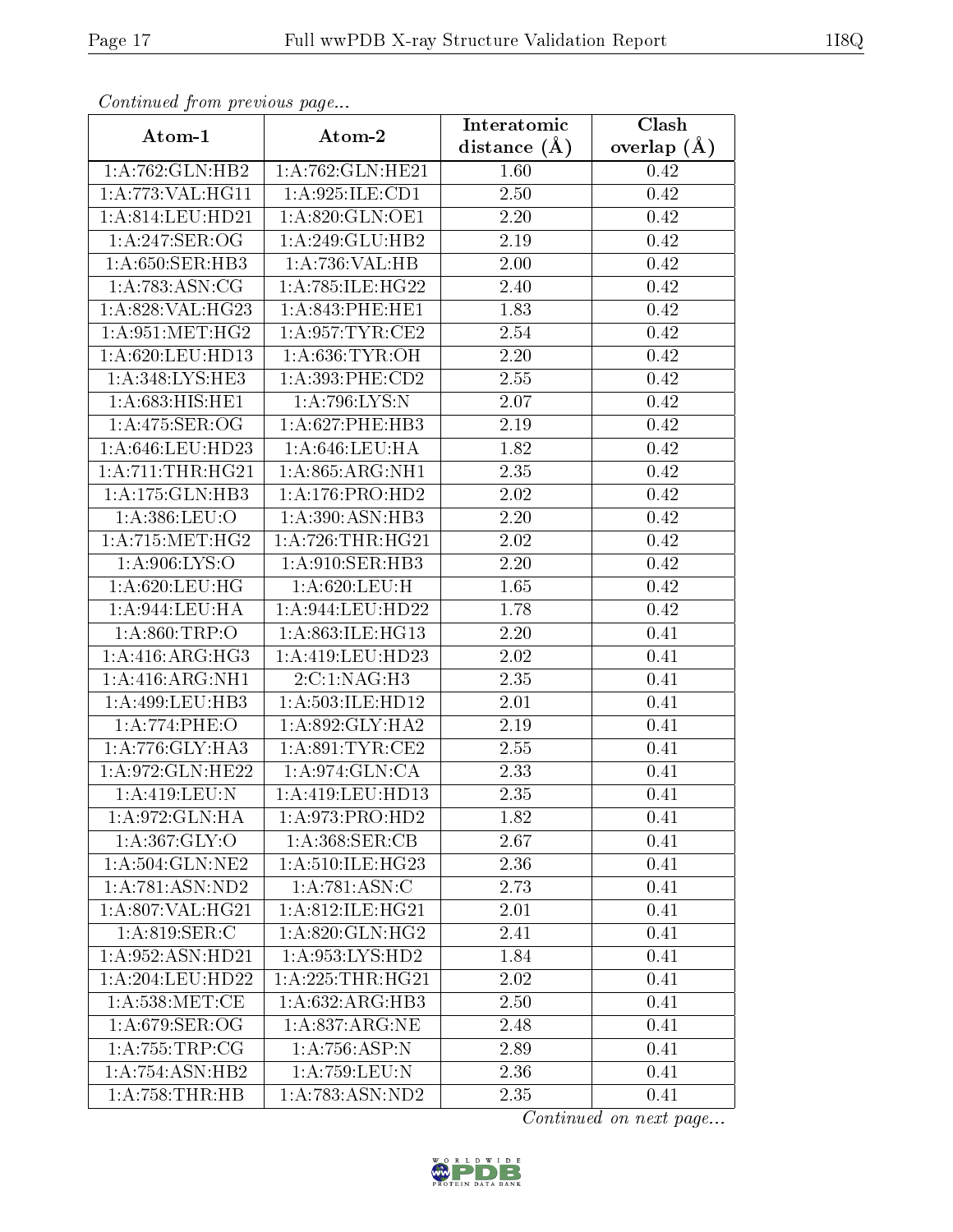|                      |                      | Interatomic    | Clash         |
|----------------------|----------------------|----------------|---------------|
| Atom-1               | Atom-2               | distance $(A)$ | overlap $(A)$ |
| 1: A: 759: LEU: HD13 | 1: A:788: VAL:HG21   | 2.03           | 0.41          |
| 1: A:959: VAL:HG22   | 1:A:968:ASN:CB       | 2.50           | 0.41          |
| 1:A:481:ASN:HB2      | 1: A: 653: THR: HA   | 2.02           | 0.41          |
| 1:A:707:ARG:HH22     | 1:A:727:GLY:HA3      | 1.85           | 0.41          |
| 1: A:341: GLU:O      | 1: A:345: ARG:HG3    | 2.21           | 0.41          |
| 1: A:937: LYS: HE3   | 1: A:943: SER:CB     | 2.51           | 0.41          |
| 1: A:484:TYR:CZ      | 1:A:541:GLY:HA3      | 2.56           | 0.41          |
| 1:A:826:LYS:CG       | 1: A:846: ASN:ND2    | 2.84           | 0.41          |
| 1: A:779: ILE: O     | 1:A:889:ASP:HB2      | 2.21           | 0.41          |
| 1:A:329:GLN:HB2      | 1:A:337:ILE:HD11     | 2.03           | 0.40          |
| 1: A:967: GLN: HA    | 1: A:981: GLN:OE1    | 2.21           | 0.40          |
| 1:A:416:ARG:CG       | 1: A: 419: LEU: HD23 | 2.51           | 0.40          |
| 1:A:537:ASP:O        | 1: A:539:SER:N       | 2.55           | 0.40          |
| 1:A:718:HIS:CD2      | 1: A:725: LYS: HG2   | 2.56           | 0.40          |
| 1: A:861: ASN:HA     | 1:A:864:ASN:O        | 2.22           | 0.40          |
| 1:A:177:VAL:HA       | 3:A:1191:HOH:O       | 2.21           | 0.40          |
| 1: A:484:TYR:CD1     | 1:A:487:ALA:HB3      | 2.55           | 0.40          |
| 1:A:962:VAL:HG13     | $1:$ A:962:VAL:O     | 2.22           | 0.40          |
| 1: A:173: HIS:O      | 1: A:174: PRO:C      | 2.58           | 0.40          |
| 1:A:729:VAL:HG21     | 1:A:757:ARG:NH2      | 2.36           | 0.40          |
| 1:A:972:GLN:HE22     | 1: A:974: GLN: H     | 1.67           | 0.40          |

All (1) symmetry-related close contacts are listed below. The label for Atom-2 includes the symmetry operator and encoded unit-cell translations to be applied.

| Atom-1        | Atom-2               | Interatomic<br>distance $(A)$ | <b>Clash</b><br>overlap $(A)$ |
|---------------|----------------------|-------------------------------|-------------------------------|
| 1:A:171:SER:N | 1:A:171:SER:N[3 655] | $2.07\,$                      |                               |

#### 5.3 Torsion angles (i)

#### 5.3.1 Protein backbone (i)

In the following table, the Percentiles column shows the percent Ramachandran outliers of the chain as a percentile score with respect to all X-ray entries followed by that with respect to entries of similar resolution.

The Analysed column shows the number of residues for which the backbone conformation was analysed, and the total number of residues.

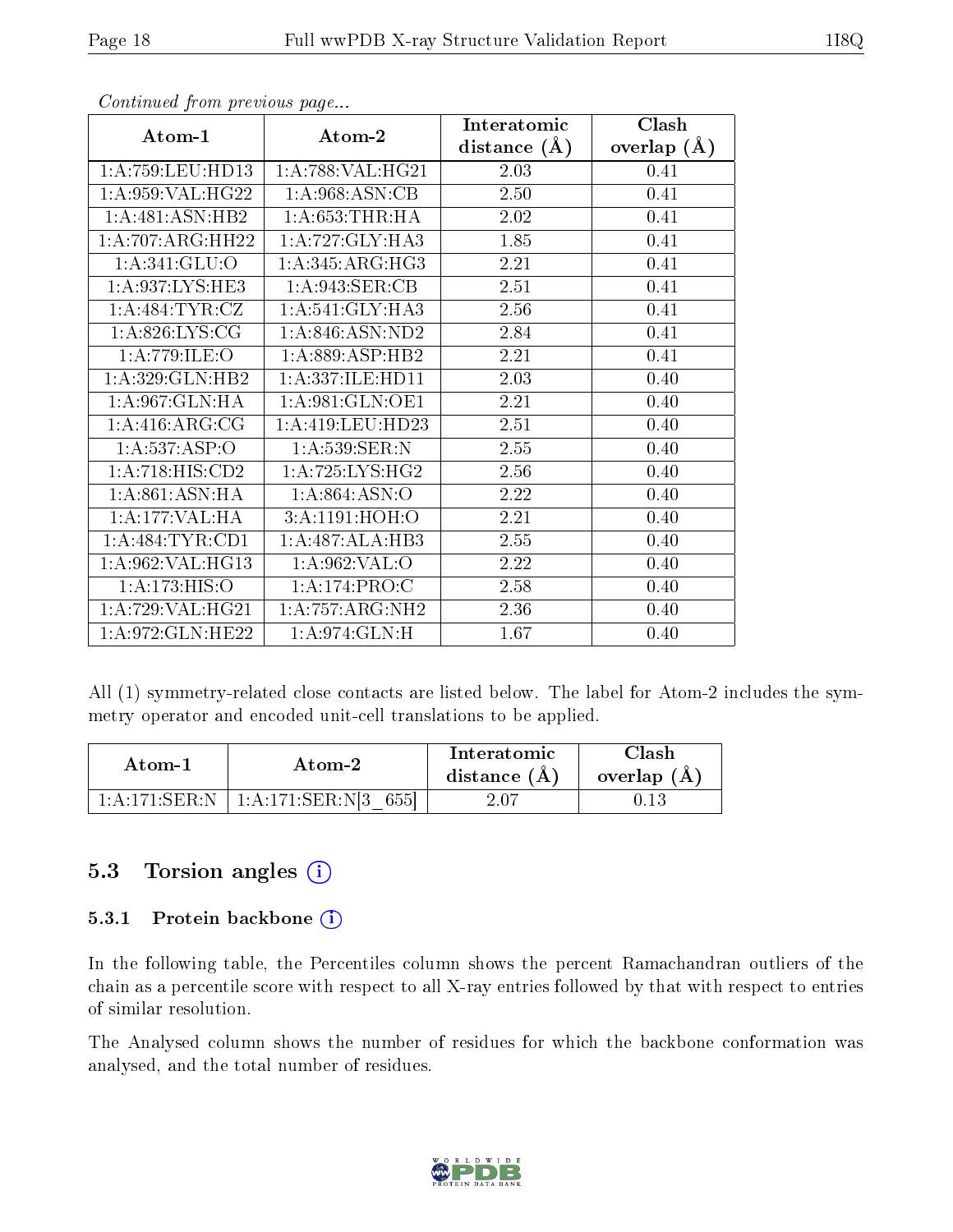| Mol   Chain | Analysed                                                                            |  | $\mid$ Favoured $\mid$ Allowed $\mid$ Outliers $\mid$ Percentiles $\mid$ |
|-------------|-------------------------------------------------------------------------------------|--|--------------------------------------------------------------------------|
|             | $\mid 812/814 \; (100\%) \mid 739 \; (91\%) \mid 59 \; (7\%) \mid 14 \; (2\%) \mid$ |  | $\boxed{9}$ 6                                                            |

All (14) Ramachandran outliers are listed below:

| Mol | Chain          | Res | Type                 |
|-----|----------------|-----|----------------------|
| 1   | А              | 818 | SER                  |
| 1   | А              | 942 | GLU                  |
| 1   | $\bf{A}$       | 367 | GLY                  |
| 1   | А              | 369 | <b>ALA</b>           |
| 1   | $\bf{A}$       | 713 | $\operatorname{GLU}$ |
| 1   | А              | 717 | <b>LYS</b>           |
| 1   | $\bf{A}$       | 939 | ASP                  |
| 1   | А              | 209 | LEU                  |
| 1   | $\bf{A}$       | 754 | <b>ASN</b>           |
| 1   | $\overline{A}$ | 769 | $\overline{A}$ SN    |
| 1   | $\bf{A}$       | 467 | ALA                  |
| 1   | $\overline{A}$ | 538 | MET                  |
| 1   | $\overline{A}$ | 720 | <b>LYS</b>           |
| 1   | А              | 368 | ${\rm SER}$          |

#### 5.3.2 Protein sidechains  $(i)$

In the following table, the Percentiles column shows the percent sidechain outliers of the chain as a percentile score with respect to all X-ray entries followed by that with respect to entries of similar resolution.

The Analysed column shows the number of residues for which the sidechain conformation was analysed, and the total number of residues.

| $\mid$ Mol $\mid$ Chain | Analysed                                          |  | Rotameric   Outliers   Percentiles |
|-------------------------|---------------------------------------------------|--|------------------------------------|
|                         | $729/729$ $(100\%)$   617 $(85\%)$   112 $(15\%)$ |  | $\boxed{2}$ $\boxed{2}$            |

All (112) residues with a non-rotameric sidechain are listed below:

| Mol | Chain | Res | <b>Type</b> |
|-----|-------|-----|-------------|
|     |       | 171 | <b>SER</b>  |
|     |       | 180 | <b>GLN</b>  |
|     | A     | 183 | <b>LYS</b>  |
|     |       | 191 | <b>LYS</b>  |
|     |       | 201 | <b>GLN</b>  |
|     |       | 227 | VAL         |
|     |       | 232 | <b>LYS</b>  |

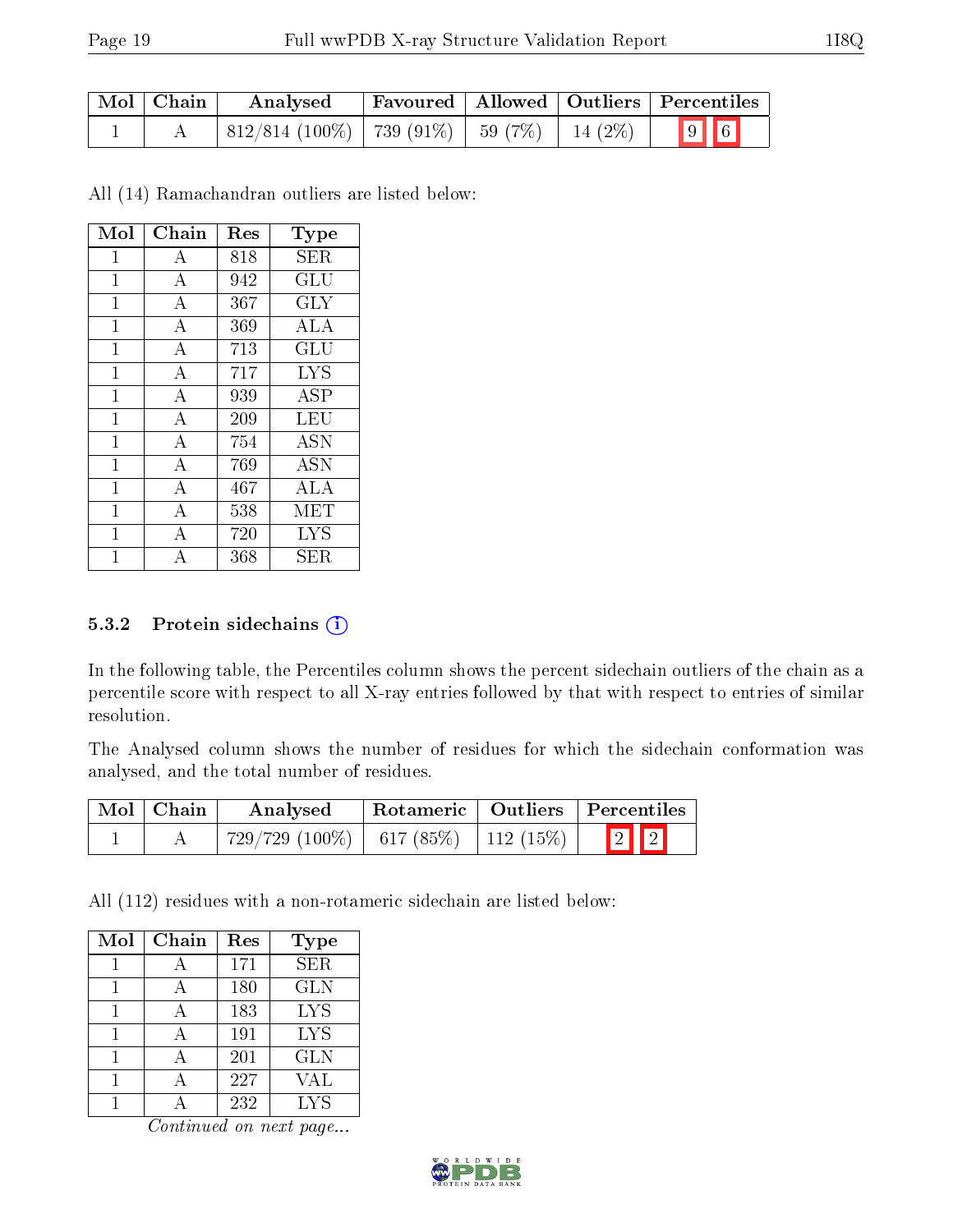| $\overline{\text{Mol}}$ | $\boldsymbol{\mathcal{S}}$ .<br>$\overline{\text{Chain}}$                                                                                                                                                                                                                                                                                                                               | r -<br>Res       | x.<br>س ⊶<br>Type         |
|-------------------------|-----------------------------------------------------------------------------------------------------------------------------------------------------------------------------------------------------------------------------------------------------------------------------------------------------------------------------------------------------------------------------------------|------------------|---------------------------|
| $\mathbf{1}$            | $\overline{A}$                                                                                                                                                                                                                                                                                                                                                                          | 243              | <b>SER</b>                |
| $\overline{1}$          | $\overline{A}$                                                                                                                                                                                                                                                                                                                                                                          | 249              | $\overline{GLU}$          |
| $\overline{1}$          |                                                                                                                                                                                                                                                                                                                                                                                         | $\overline{267}$ | <b>TYR</b>                |
| $\overline{1}$          |                                                                                                                                                                                                                                                                                                                                                                                         | 271              | <b>THR</b>                |
| $\overline{1}$          |                                                                                                                                                                                                                                                                                                                                                                                         | 274              | SER                       |
| $\overline{1}$          |                                                                                                                                                                                                                                                                                                                                                                                         | 277              | $\overline{\text{GLN}}$   |
| $\overline{1}$          |                                                                                                                                                                                                                                                                                                                                                                                         | 291              | ILE                       |
| $\mathbf{1}$            |                                                                                                                                                                                                                                                                                                                                                                                         | 295              | $\overline{\text{LYS}}$   |
| $\overline{1}$          |                                                                                                                                                                                                                                                                                                                                                                                         | 298              | <b>SER</b>                |
| $\overline{1}$          |                                                                                                                                                                                                                                                                                                                                                                                         | 305              | $\overline{\text{LYS}}$   |
| $\mathbf{1}$            |                                                                                                                                                                                                                                                                                                                                                                                         | 342              | <b>LYS</b>                |
| $\mathbf{1}$            |                                                                                                                                                                                                                                                                                                                                                                                         | $\overline{351}$ | $\overline{\text{LEU}}$   |
| $\mathbf{1}$            |                                                                                                                                                                                                                                                                                                                                                                                         | 363              | <b>LYS</b>                |
| $\mathbf{1}$            |                                                                                                                                                                                                                                                                                                                                                                                         | 381              | $\overline{\text{SER}}$   |
| $\overline{1}$          |                                                                                                                                                                                                                                                                                                                                                                                         | 390              | $\overline{\mathrm{ASN}}$ |
| $\mathbf{1}$            | $\frac{\overline{A}}{\overline{A}} \frac{\overline{A}}{\overline{A}} \frac{\overline{A}}{\overline{A}} \frac{\overline{A}}{\overline{A}} \frac{\overline{A}}{\overline{A}} \frac{\overline{A}}{\overline{A}} \frac{\overline{A}}{\overline{A}} \frac{\overline{A}}{\overline{A}} \frac{\overline{A}}{\overline{A}} \frac{\overline{A}}{\overline{A}} \frac{\overline{A}}{\overline{A}}$ | 391              | <b>ASN</b>                |
| $\mathbf{1}$            |                                                                                                                                                                                                                                                                                                                                                                                         | 399              | $\overline{\text{LYS}}$   |
| $\overline{1}$          |                                                                                                                                                                                                                                                                                                                                                                                         | 419              | <b>LEU</b>                |
| $\overline{1}$          |                                                                                                                                                                                                                                                                                                                                                                                         | 424              | $\overline{\text{LYS}}$   |
| $\overline{1}$          |                                                                                                                                                                                                                                                                                                                                                                                         | 447              | $\overline{\text{ASN}}$   |
| $\mathbf{1}$            |                                                                                                                                                                                                                                                                                                                                                                                         | 452              | $\overline{\text{LYS}}$   |
| $\overline{1}$          |                                                                                                                                                                                                                                                                                                                                                                                         | 458              | $\overline{\text{LYS}}$   |
| $\overline{1}$          |                                                                                                                                                                                                                                                                                                                                                                                         | 484              | <b>TYR</b>                |
| $\overline{1}$          |                                                                                                                                                                                                                                                                                                                                                                                         | 500              | $\overline{\text{LEU}}$   |
| $\overline{1}$          | $\overline{A}$                                                                                                                                                                                                                                                                                                                                                                          | $\overline{507}$ | $\overline{\text{ASP}}$   |
| $\mathbf{1}$            | $\overline{A}$                                                                                                                                                                                                                                                                                                                                                                          | 509              | $\overline{\text{LYS}}$   |
| $\overline{1}$          | $\frac{\overline{A}}{\overline{A}}$                                                                                                                                                                                                                                                                                                                                                     | 513              | $\overline{\text{GLN}}$   |
| $\overline{1}$          |                                                                                                                                                                                                                                                                                                                                                                                         | 515              | $\overline{\text{LEU}}$   |
| $\overline{1}$          | $\overline{\rm A}$                                                                                                                                                                                                                                                                                                                                                                      | $\overline{535}$ | $\overline{\text{LEU}}$   |
| $\mathbf 1$             | $\rm A$                                                                                                                                                                                                                                                                                                                                                                                 | 538              | MET                       |
| $\mathbf{1}$            | $\boldsymbol{A}$                                                                                                                                                                                                                                                                                                                                                                        | 546              | $\rm{ARG}$                |
| $\mathbf{1}$            | $\frac{\overline{A}}{\overline{A}}$                                                                                                                                                                                                                                                                                                                                                     | 559              | LEU                       |
| $\mathbf{1}$            |                                                                                                                                                                                                                                                                                                                                                                                         | 569              | <b>SER</b>                |
| $\overline{1}$          | $\frac{\overline{A}}{\overline{A}}$                                                                                                                                                                                                                                                                                                                                                     | $\overline{587}$ | $\overline{\text{SER}}$   |
| $\mathbf 1$             |                                                                                                                                                                                                                                                                                                                                                                                         | 601              | SER                       |
| $\mathbf 1$             | $\frac{\overline{A}}{\underline{A}}$                                                                                                                                                                                                                                                                                                                                                    | 614              | <b>THR</b>                |
| $\mathbf 1$             |                                                                                                                                                                                                                                                                                                                                                                                         | 618              | $\overline{\text{LYS}}$   |
| $\overline{1}$          | $\overline{A}$                                                                                                                                                                                                                                                                                                                                                                          | 620              | $\overline{\text{LEU}}$   |
| $\mathbf{1}$            | $\overline{A}$                                                                                                                                                                                                                                                                                                                                                                          | 623              | $\overline{\mathrm{ASN}}$ |
| $\mathbf{1}$            | $\overline{A}$                                                                                                                                                                                                                                                                                                                                                                          | 629              | <b>SER</b>                |
| $\mathbf 1$             | $\overline{A}$                                                                                                                                                                                                                                                                                                                                                                          | 639              | $\overline{\text{LYS}}$   |
| $\mathbf{1}$            | $\overline{\rm A}$                                                                                                                                                                                                                                                                                                                                                                      | 647              | <b>SER</b>                |

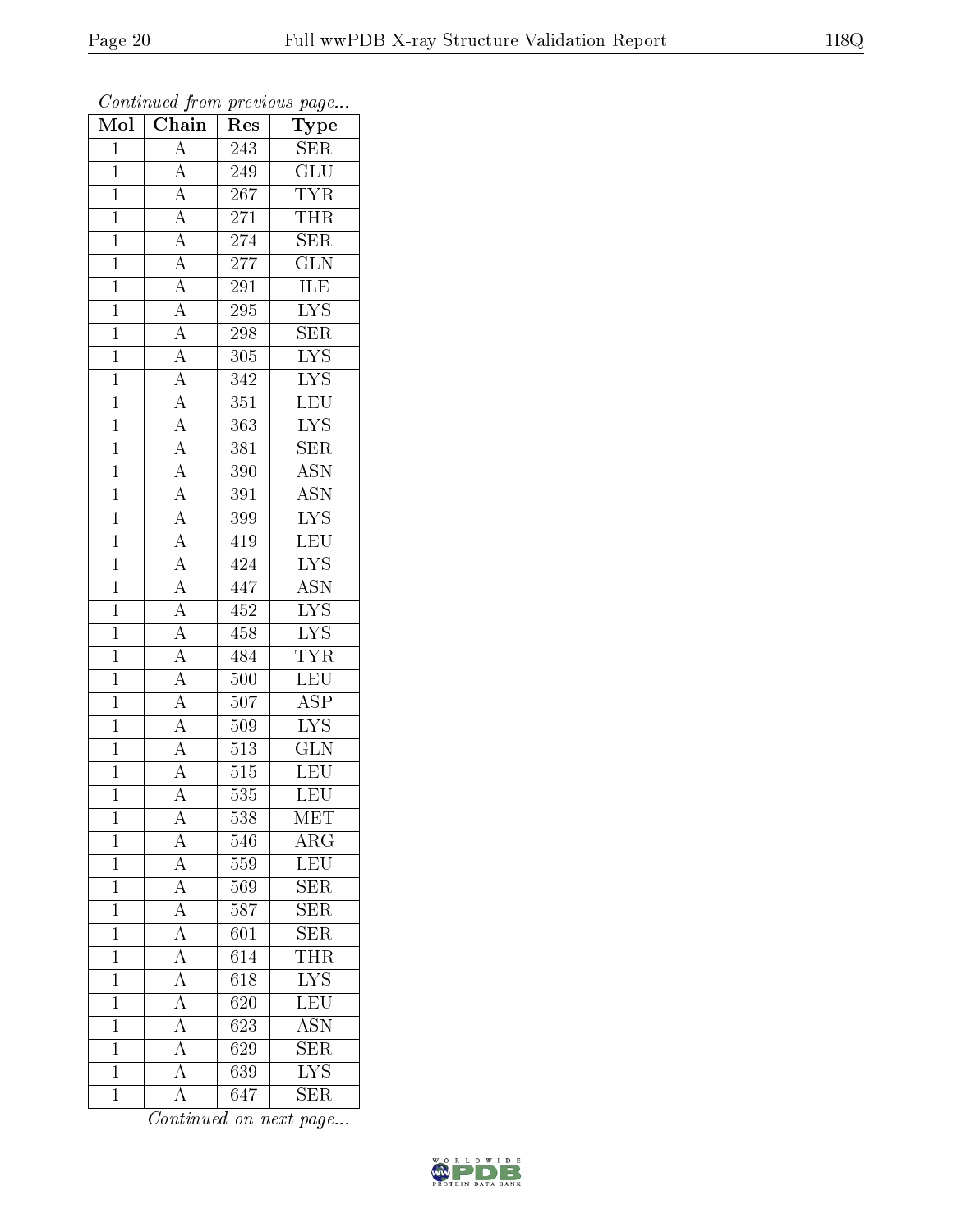| $\overline{\text{Mol}}$ | $\overline{\phantom{a}}$<br>$\overline{\text{Chain}}$                                                                                                                                                                                                                      | r -<br>Res        | x.<br>$\overline{ }$<br>Type |
|-------------------------|----------------------------------------------------------------------------------------------------------------------------------------------------------------------------------------------------------------------------------------------------------------------------|-------------------|------------------------------|
| $\mathbf{1}$            | $\overline{A}$                                                                                                                                                                                                                                                             | 651               | $\overline{\text{LYS}}$      |
| $\overline{1}$          | $\overline{A}$                                                                                                                                                                                                                                                             | 654               | LEU                          |
| $\overline{1}$          |                                                                                                                                                                                                                                                                            | 659               | $\overline{\text{MET}}$      |
| $\overline{1}$          |                                                                                                                                                                                                                                                                            | 663               | $\overline{\text{ASN}}$      |
| $\overline{1}$          | $\frac{\overline{A}}{\overline{A}}$ $\frac{\overline{A}}{\overline{A}}$                                                                                                                                                                                                    | 676               | <b>ILE</b>                   |
| $\overline{1}$          |                                                                                                                                                                                                                                                                            | 678               | $\overline{\text{ASN}}$      |
| $\mathbf 1$             |                                                                                                                                                                                                                                                                            | 693               | $\overline{\text{ASN}}$      |
| $\mathbf{1}$            |                                                                                                                                                                                                                                                                            | 697               | $\overline{\text{MET}}$      |
| $\overline{1}$          |                                                                                                                                                                                                                                                                            | 706               | $\overline{\text{LYS}}$      |
| $\overline{1}$          |                                                                                                                                                                                                                                                                            | $\overline{713}$  | $\overline{\text{GLU}}$      |
| $\mathbf{1}$            |                                                                                                                                                                                                                                                                            | 716               | $\overline{\text{SER}}$      |
| $\mathbf{1}$            |                                                                                                                                                                                                                                                                            | 720               | $\overline{\text{LYS}}$      |
| $\mathbf{1}$            |                                                                                                                                                                                                                                                                            | $\overline{723}$  | IYS                          |
| $\mathbf{1}$            | $\frac{\overline{A}}{\overline{A}}\frac{\overline{A}}{\overline{A}}\frac{\overline{A}}{\overline{A}}\frac{\overline{A}}{\overline{A}}\frac{\overline{A}}{\overline{A}}\frac{\overline{A}}{\overline{A}}\frac{\overline{A}}{\overline{A}}\frac{\overline{A}}{\overline{A}}$ | 725               | $\overline{\text{LYS}}$      |
| $\overline{1}$          |                                                                                                                                                                                                                                                                            | 730               | <b>THR</b>                   |
| $\mathbf{1}$            |                                                                                                                                                                                                                                                                            | 734               | <b>ASP</b>                   |
| $\mathbf{1}$            |                                                                                                                                                                                                                                                                            | $\overline{742}$  | $\overline{\text{ASN}}$      |
| $\mathbf{1}$            |                                                                                                                                                                                                                                                                            | $\overline{77}1$  | $\overline{\text{LYS}}$      |
| $\overline{1}$          |                                                                                                                                                                                                                                                                            | 778               | $\overline{\text{ASN}}$      |
| $\mathbf{1}$            |                                                                                                                                                                                                                                                                            | $\overline{780}$  | $\overline{\text{LYS}}$      |
| $\mathbf{1}$            |                                                                                                                                                                                                                                                                            | 781               | <b>ASN</b>                   |
| $\overline{1}$          |                                                                                                                                                                                                                                                                            | 782               | <b>THR</b>                   |
| $\mathbf{1}$            |                                                                                                                                                                                                                                                                            | 785               | ILE                          |
| $\overline{1}$          | $\overline{A}$                                                                                                                                                                                                                                                             | 810               | $\overline{\text{LYS}}$      |
| $\overline{1}$          | $\overline{A}$                                                                                                                                                                                                                                                             | 813               | $\overline{\text{ASP}}$      |
| $\mathbf{1}$            | $\overline{A}$                                                                                                                                                                                                                                                             | 814               | $\overline{\text{LEU}}$      |
| $\overline{1}$          | $\overline{A}$                                                                                                                                                                                                                                                             | 815               | $\overline{\text{LYS}}$      |
| $\overline{1}$          | $\overline{A}$                                                                                                                                                                                                                                                             | $\overline{8}$ 18 | <b>SER</b>                   |
| $\overline{1}$          | $\overline{\rm A}$                                                                                                                                                                                                                                                         | 819               | $\overline{\text{SER}}$      |
| $\mathbf 1$             | $\rm A$                                                                                                                                                                                                                                                                    | 820               | $_{\rm GLN}$                 |
| $\mathbf{1}$            | $\boldsymbol{A}$                                                                                                                                                                                                                                                           | 827               | <b>SER</b>                   |
| $\mathbf{1}$            | $\frac{\overline{A}}{\overline{A}}$                                                                                                                                                                                                                                        | 841               | <b>TYR</b>                   |
| $\mathbf{1}$            |                                                                                                                                                                                                                                                                            | 845               | <b>LYS</b>                   |
| $\overline{1}$          | $\frac{\overline{A}}{\overline{A}}$                                                                                                                                                                                                                                        | 849               | <b>ILE</b>                   |
| $\mathbf 1$             |                                                                                                                                                                                                                                                                            | 853               | $\overline{\text{ARG}}$      |
| $\mathbf{1}$            | $\frac{\overline{A}}{\overline{A}}$                                                                                                                                                                                                                                        | 854               | $\overline{\text{LYS}}$      |
| $\mathbf 1$             |                                                                                                                                                                                                                                                                            | 859               | <b>THR</b>                   |
| $\overline{1}$          | $\overline{A}$                                                                                                                                                                                                                                                             | 862               | $\overline{\text{SER}}$      |
| $\mathbf{1}$            | $\frac{1}{\underline{A}}$                                                                                                                                                                                                                                                  | 863               | <b>ILE</b>                   |
| $\mathbf{1}$            | $\overline{A}$                                                                                                                                                                                                                                                             | 864               | <b>ASN</b>                   |
| $\mathbf 1$             | $\overline{A}$                                                                                                                                                                                                                                                             | $\overline{865}$  | $\overline{\rm{ARG}}$        |
| $\overline{1}$          | $\overline{A}$                                                                                                                                                                                                                                                             | 868               | $\overline{\text{LYS}}$      |

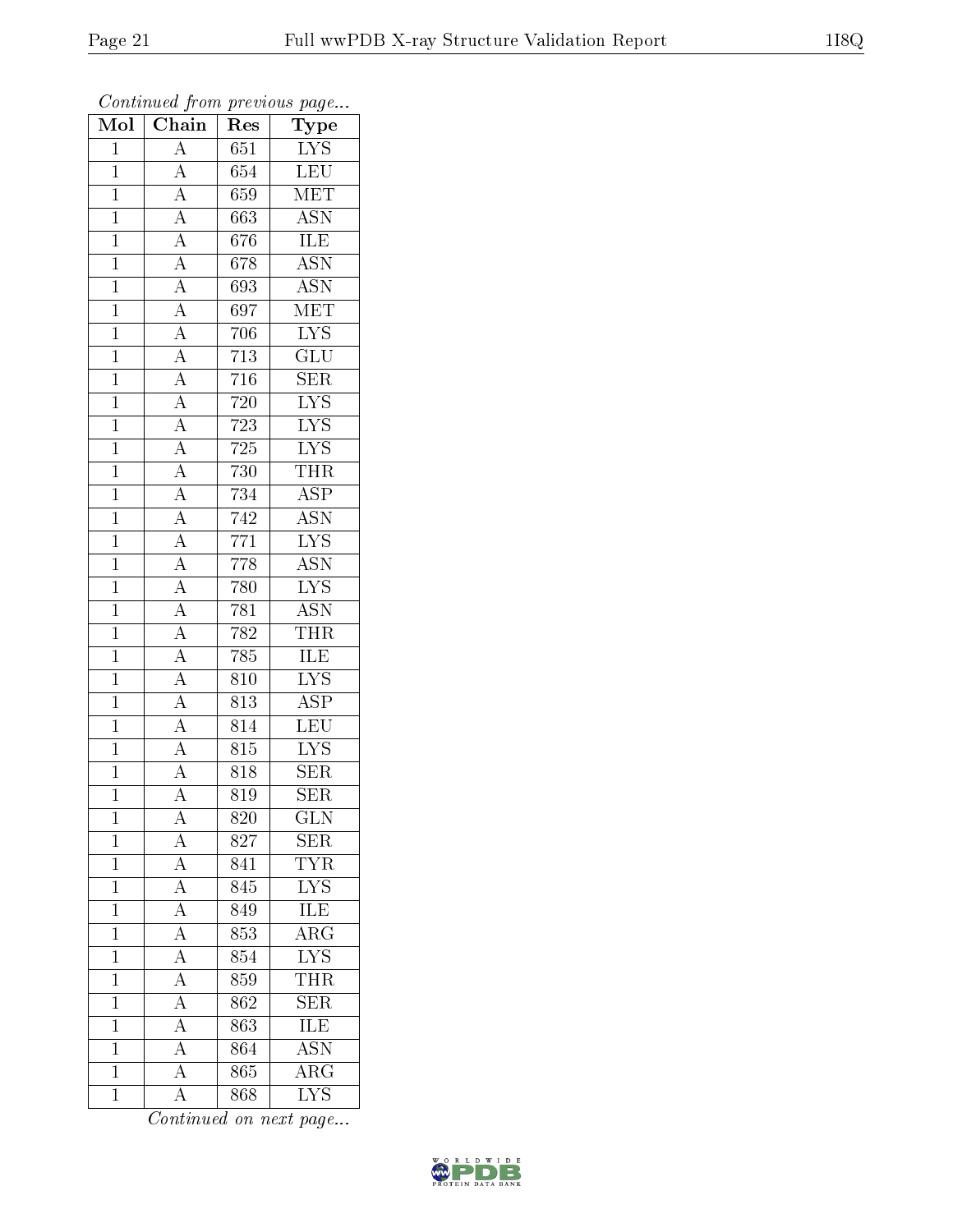| Mol            | Chain              | Res | <b>Type</b>             |
|----------------|--------------------|-----|-------------------------|
| $\mathbf{1}$   | $\overline{A}$     | 870 | <b>THR</b>              |
| $\mathbf{1}$   | $\overline{A}$     | 872 | ILE                     |
| $\mathbf{1}$   | $\overline{A}$     | 887 | <b>LYS</b>              |
| $\overline{1}$ | $\overline{\rm A}$ | 906 | <b>LYS</b>              |
| $\overline{1}$ | $\overline{A}$     | 907 | LEU                     |
| $\overline{1}$ | $\overline{A}$     | 910 | $\rm{SER}$              |
| $\overline{1}$ | $\overline{\rm A}$ | 919 | SER                     |
| $\mathbf{1}$   | $\overline{A}$     | 920 | <b>SER</b>              |
| $\mathbf{1}$   | $\overline{A}$     | 923 | <b>GLN</b>              |
| $\overline{1}$ | $\overline{A}$     | 924 | VAL                     |
| $\mathbf{1}$   | $\overline{A}$     | 925 | ILE                     |
| $\mathbf{1}$   | $\overline{\rm A}$ | 928 | $\overline{\text{LYS}}$ |
| $\mathbf{1}$   | $\overline{\rm A}$ | 942 | GLU                     |
| $\mathbf{1}$   | $\overline{A}$     | 944 | <b>LEU</b>              |
| $\overline{1}$ | $\overline{A}$     | 947 | $\overline{\text{ASN}}$ |
| $\mathbf{1}$   | $\overline{A}$     | 965 | ASP                     |
| $\overline{1}$ | $\overline{A}$     | 969 | <b>VAL</b>              |
| $\mathbf{1}$   | $\overline{A}$     | 972 | $\overline{\text{GLN}}$ |
| $\mathbf{1}$   | $\overline{\rm A}$ | 976 | MET                     |
| $\overline{1}$ | $\overline{\rm A}$ | 981 | $\overline{{\rm GLN}}$  |
| $\overline{1}$ | $\overline{\rm A}$ | 982 | LEU                     |

Some sidechains can be flipped to improve hydrogen bonding and reduce clashes. All (34) such sidechains are listed below:

| Mol            | Chain              | $\operatorname{Res}% \left( \mathcal{N}\right) \equiv\operatorname{Res}(\mathcal{N}_{0},\mathcal{N}_{0})$ | Type                    |
|----------------|--------------------|-----------------------------------------------------------------------------------------------------------|-------------------------|
| $\mathbf 1$    | A                  | 201                                                                                                       | $\overline{\text{GLN}}$ |
| $\mathbf{1}$   | $\overline{A}$     | 266                                                                                                       | <b>ASN</b>              |
| $\overline{1}$ | $\overline{A}$     | 275                                                                                                       | $\overline{ASN}$        |
| $\mathbf 1$    | $\overline{A}$     | 277                                                                                                       | <b>GLN</b>              |
| $\mathbf 1$    | $\overline{\rm A}$ | 340                                                                                                       | <b>ASN</b>              |
| $\mathbf 1$    | $\overline{A}$     | 447                                                                                                       | <b>ASN</b>              |
| $\mathbf{1}$   | $\bf{A}$           | 504                                                                                                       | <b>GLN</b>              |
| $\mathbf{1}$   | $\overline{\rm A}$ | 513                                                                                                       | GLN                     |
| $\mathbf{1}$   | $\bf{A}$           | 567                                                                                                       | ASN                     |
| $\mathbf{1}$   | $\overline{\rm A}$ | 570                                                                                                       | <b>ASN</b>              |
| $\mathbf{1}$   | $\overline{A}$     | 574                                                                                                       | <b>ASN</b>              |
| $\mathbf{1}$   | $\bf{A}$           | 605                                                                                                       | <b>ASN</b>              |
| $\mathbf{1}$   | $\overline{A}$     | 660                                                                                                       | <b>ASN</b>              |
| $\mathbf{1}$   | $\overline{A}$     | 663                                                                                                       | <b>ASN</b>              |
| $\mathbf{1}$   | $\overline{A}$     | 678                                                                                                       | $\overline{ASN}$        |
| $\mathbf{1}$   | $\overline{\rm A}$ | 683                                                                                                       | <b>HIS</b>              |
| $\overline{1}$ | $\overline{\rm A}$ | 686                                                                                                       | ASN                     |

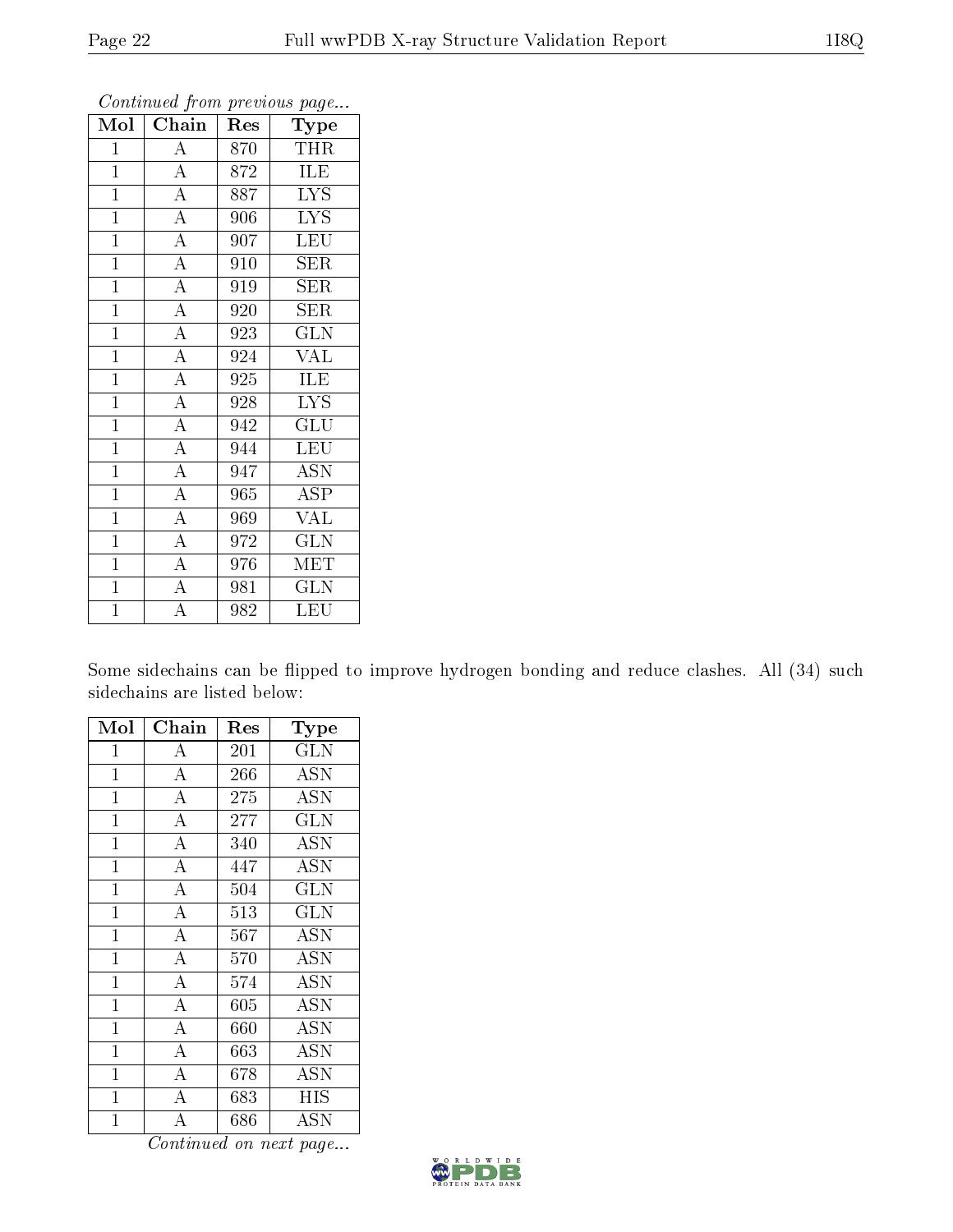| Mol            | Chain              | Res | Type                 |
|----------------|--------------------|-----|----------------------|
| $\mathbf{1}$   | $\boldsymbol{A}$   | 693 | <b>ASN</b>           |
| $\mathbf{1}$   | $\overline{A}$     | 742 | <b>ASN</b>           |
| $\mathbf{1}$   | $\overline{A}$     | 762 | <b>GLN</b>           |
| $\mathbf{1}$   | $\overline{\rm A}$ | 769 | <b>ASN</b>           |
| $\mathbf 1$    | $\overline{\rm A}$ | 778 | <b>ASN</b>           |
| $\mathbf{1}$   | $\overline{A}$     | 781 | <b>ASN</b>           |
| $\mathbf{1}$   | $\overline{A}$     | 787 | $\overline{A}$ SN    |
| $\mathbf{1}$   | $\overline{A}$     | 808 | <b>ASN</b>           |
| $\overline{1}$ | $\overline{\rm A}$ | 820 | <b>GLN</b>           |
| $\overline{1}$ | $\overline{A}$     | 846 | <b>ASN</b>           |
| $\overline{1}$ | $\overline{\rm A}$ | 864 | <b>ASN</b>           |
| $\overline{1}$ | $\overline{\rm A}$ | 869 | <b>ASN</b>           |
| $\mathbf{1}$   | $\overline{A}$     | 886 | <b>ASN</b>           |
| $\mathbf 1$    | $\overline{\rm A}$ | 923 | $\overline{\rm GLN}$ |
| 1              | $\overline{\rm A}$ | 946 | ASN                  |
| $\mathbf 1$    | A                  | 960 | <b>GLN</b>           |
| $\overline{1}$ | А                  | 972 | GLN                  |

#### 5.3.3 RNA (1)

There are no RNA molecules in this entry.

### 5.4 Non-standard residues in protein, DNA, RNA chains (i)

There are no non-standard protein/DNA/RNA residues in this entry.

#### 5.5 Carbohydrates (i)

4 monosaccharides are modelled in this entry.

In the following table, the Counts columns list the number of bonds (or angles) for which Mogul statistics could be retrieved, the number of bonds (or angles) that are observed in the model and the number of bonds (or angles) that are defined in the Chemical Component Dictionary. The Link column lists molecule types, if any, to which the group is linked. The Z score for a bond length (or angle) is the number of standard deviations the observed value is removed from the expected value. A bond length (or angle) with  $|Z| > 2$  is considered an outlier worth inspection. RMSZ is the root-mean-square of all Z scores of the bond lengths (or angles).

| Mol | Type | $\mid$ Chain $\mid$ Res $\mid$ | Link   |            | Bond lengths          |          |                | Bond angles        |          |
|-----|------|--------------------------------|--------|------------|-----------------------|----------|----------------|--------------------|----------|
|     |      |                                | Counts |            | $ RMSZ  \neq  Z  > 2$ | Counts   |                | RMSZ   $\# Z  > 2$ |          |
|     | NAG  |                                |        | 15, 15, 15 | $\left 2.34\right $   | 6 (40\%) | $\pm 21,21,21$ | 1.18               | $2(9\%)$ |

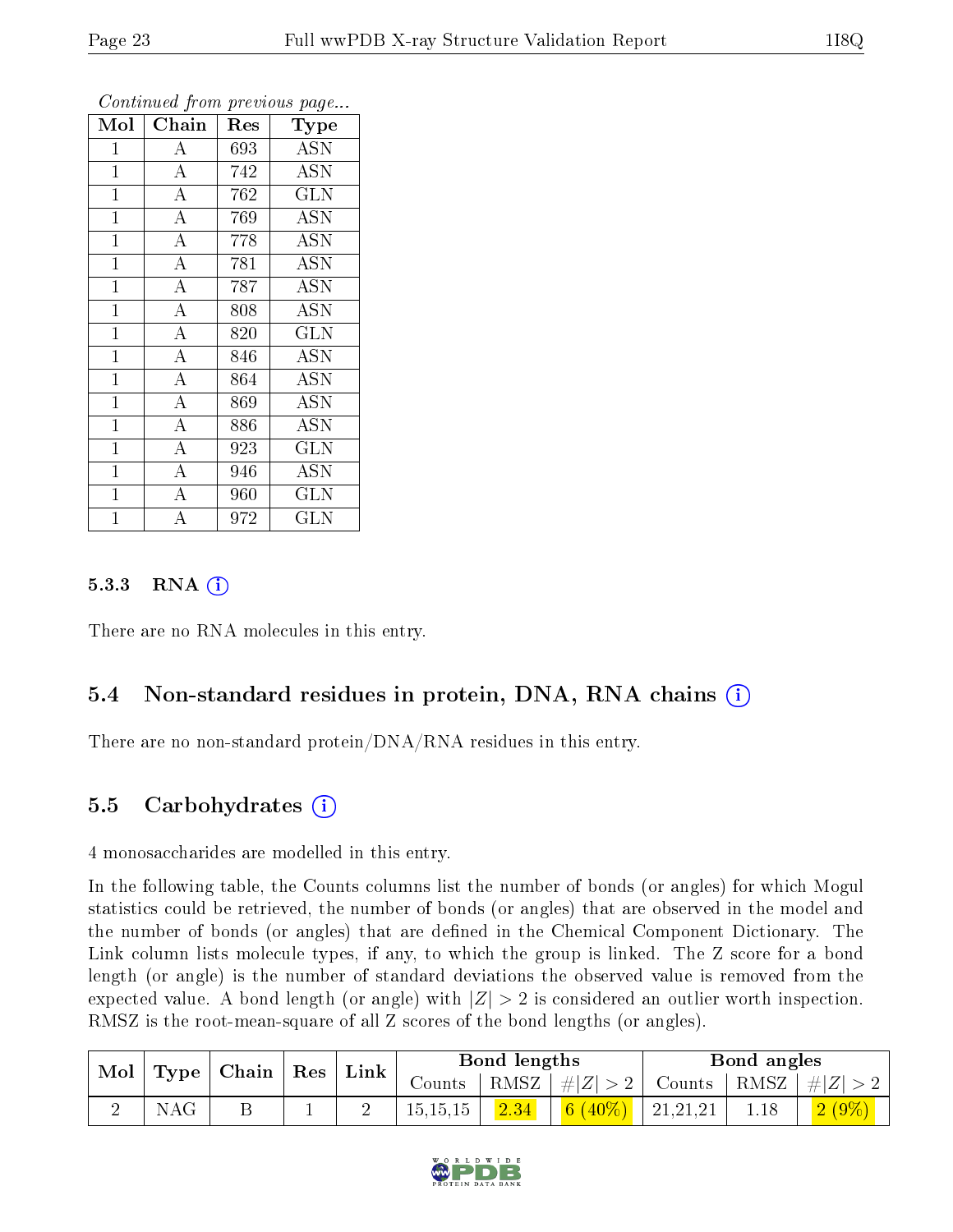| Mol |                              | $\mid$ Chain $\mid$ Res |   | Link           |            | Bond lengths |             |          | Bond angles |             |
|-----|------------------------------|-------------------------|---|----------------|------------|--------------|-------------|----------|-------------|-------------|
|     | $\parallel$ Type $\parallel$ |                         |   |                | Counts     | RMSZ         | # $ Z  > 2$ | Counts   | RMSZ        | # $ Z  > 2$ |
|     | $\rm GC4$                    |                         | ച | $\overline{2}$ | 8,11,12    | 2.09         | 3(37%)      | 9,15,17  | 0.61        |             |
| ച   | <b>NAG</b>                   |                         |   |                | 15, 15, 15 | 1.60         | $3(20\%)$   | 21,21,21 | 0.96        | $(4\%)$     |
|     | GC4                          |                         | ച | റ              | , 11, 12   | 1.75         | $(2.6\%)$   | 9,15,17  | 0.66        |             |

In the following table, the Chirals column lists the number of chiral outliers, the number of chiral centers analysed, the number of these observed in the model and the number defined in the Chemical Component Dictionary. Similar counts are reported in the Torsion and Rings columns. '-' means no outliers of that kind were identified.

| Mol | Type       | $\overline{\phantom{a}}$ Chain $\overline{\phantom{a}}$ |          | $\mid$ Res $\mid$ Link $\mid$ Chirals | <b>Torsions</b>         | Rings      |
|-----|------------|---------------------------------------------------------|----------|---------------------------------------|-------------------------|------------|
|     | NAG        |                                                         |          |                                       | $3/6/26/26$   $0/1/1/1$ |            |
|     | GC4        |                                                         | $\Omega$ |                                       | 0/0/17/20               | $-0/1/1/1$ |
|     | <b>NAG</b> | $\cap$                                                  |          |                                       | 0/6/26/26               | 0/1/1/1    |
|     | GC4        |                                                         | 9        |                                       | 0/0/17/20               | $\theta'$  |

| Mol            | Chain   | Res            | Type       | Atoms   | Z    | Observed $(A)$ | Ideal(A) |
|----------------|---------|----------------|------------|---------|------|----------------|----------|
| $\overline{2}$ | В       |                | <b>NAG</b> | $C2-N2$ | 5.78 | 1.55           | 1.45     |
| $\overline{2}$ | Β       | 1              | NAG        | $C7-N2$ | 3.67 | 1.47           | 1.34     |
| $\overline{2}$ | С       | $\overline{2}$ | GC4        | $O5-C1$ | 3.46 | 1.49           | 1.43     |
| $\overline{2}$ | C       | 1              | <b>NAG</b> | $C2-N2$ | 3.42 | 1.51           | 1.45     |
| $\overline{2}$ | Β       | $\overline{2}$ | GC4        | $O5-C5$ | 3.40 | 1.50           | 1.43     |
| $\overline{2}$ | B       | $\overline{2}$ | GC4        | $O5-C1$ | 3.24 | 1.48           | 1.43     |
| $\overline{2}$ | $\rm C$ | 1              | NAG        | $C7-N2$ | 2.73 | 1.43           | 1.34     |
| $\overline{2}$ | $\rm C$ | $\overline{2}$ | GC4        | $O5-C5$ | 2.43 | 1.48           | 1.43     |
| $\overline{2}$ | Β       | 1              | NAG        | $O3-C3$ | 2.40 | 1.48           | 1.43     |
| $\overline{2}$ | B       | 1              | NAG        | $O5-C1$ | 2.27 | 1.48           | 1.42     |
| $\overline{2}$ | В       | 1              | NAG        | $C1-C2$ | 2.14 | 1.55           | 1.52     |
| $\overline{2}$ | B       | 1              | NAG        | $O5-C5$ | 2.11 | 1.49           | 1.44     |
| $\overline{2}$ | $\rm C$ | 1              | NAG        | $O5-C5$ | 2.08 | 1.49           | 1.44     |
| $\overline{2}$ | Β       | $\overline{2}$ | GC4        | $C4-C5$ | 2.06 | 1.55           | 1.52     |

All (14) bond length outliers are listed below:

All (3) bond angle outliers are listed below:

| Mol | Chain | $\,$ Res $^{+}$ | $\mathbf{Type}$ | Atoms                                      |        | Observed $(°)$ | Ideal $(°)$ |
|-----|-------|-----------------|-----------------|--------------------------------------------|--------|----------------|-------------|
|     |       |                 | NAG             | $^+$ O7-C7-C8 $^-$                         | -3.06  | 116.37         | 122.06      |
|     |       |                 | NAG-            | $\frac{1}{2}$ O7-C7-C8 $\frac{1}{2}$ -2.63 |        | 117 18         | 122.06      |
|     |       |                 | NAG             | $OZ-CZ-N2$                                 | - 2.27 | 126 12         | 191 95      |

There are no chirality outliers.

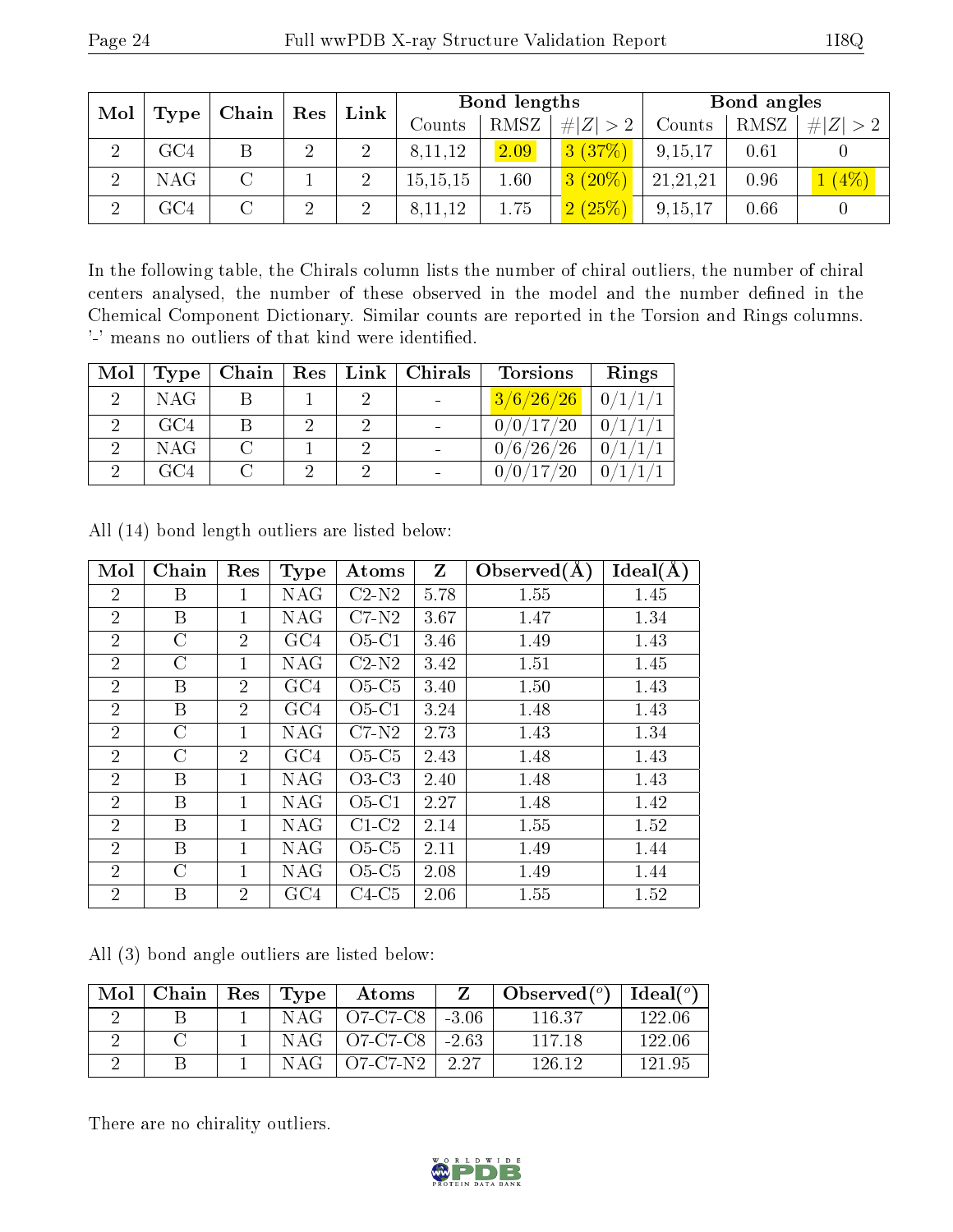| $Mol$   Chain | Res   Type | Atoms               |
|---------------|------------|---------------------|
|               | NAG        | $C3-C2-N2-C7$       |
|               | NAG        | $O5 - C5 - C6 - O6$ |
|               | N AG-      | $C1-C2-N2-C7$       |

All (3) torsion outliers are listed below:

There are no ring outliers.

1 monomer is involved in 3 short contacts:

|  |  | Mol   Chain   Res   Type   Clashes   Symm-Clashes |
|--|--|---------------------------------------------------|
|  |  |                                                   |

The following is a two-dimensional graphical depiction of Mogul quality analysis of bond lengths, bond angles, torsion angles, and ring geometry for oligosaccharide.



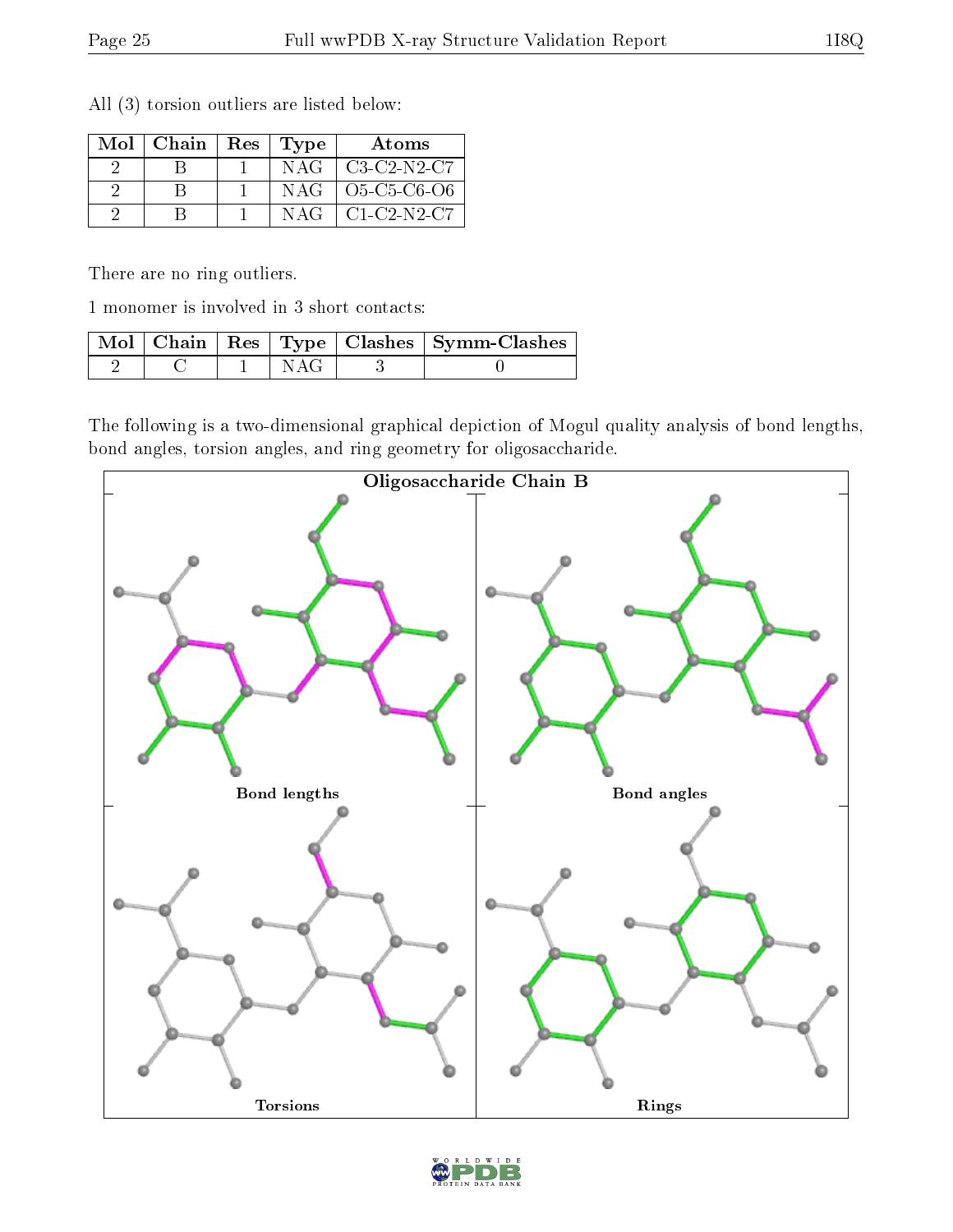

#### 5.6 Ligand geometry  $(i)$

There are no ligands in this entry.

### 5.7 [O](https://www.wwpdb.org/validation/2017/XrayValidationReportHelp#nonstandard_residues_and_ligands)ther polymers (i)

There are no such residues in this entry.

## 5.8 Polymer linkage issues (i)

There are no chain breaks in this entry.

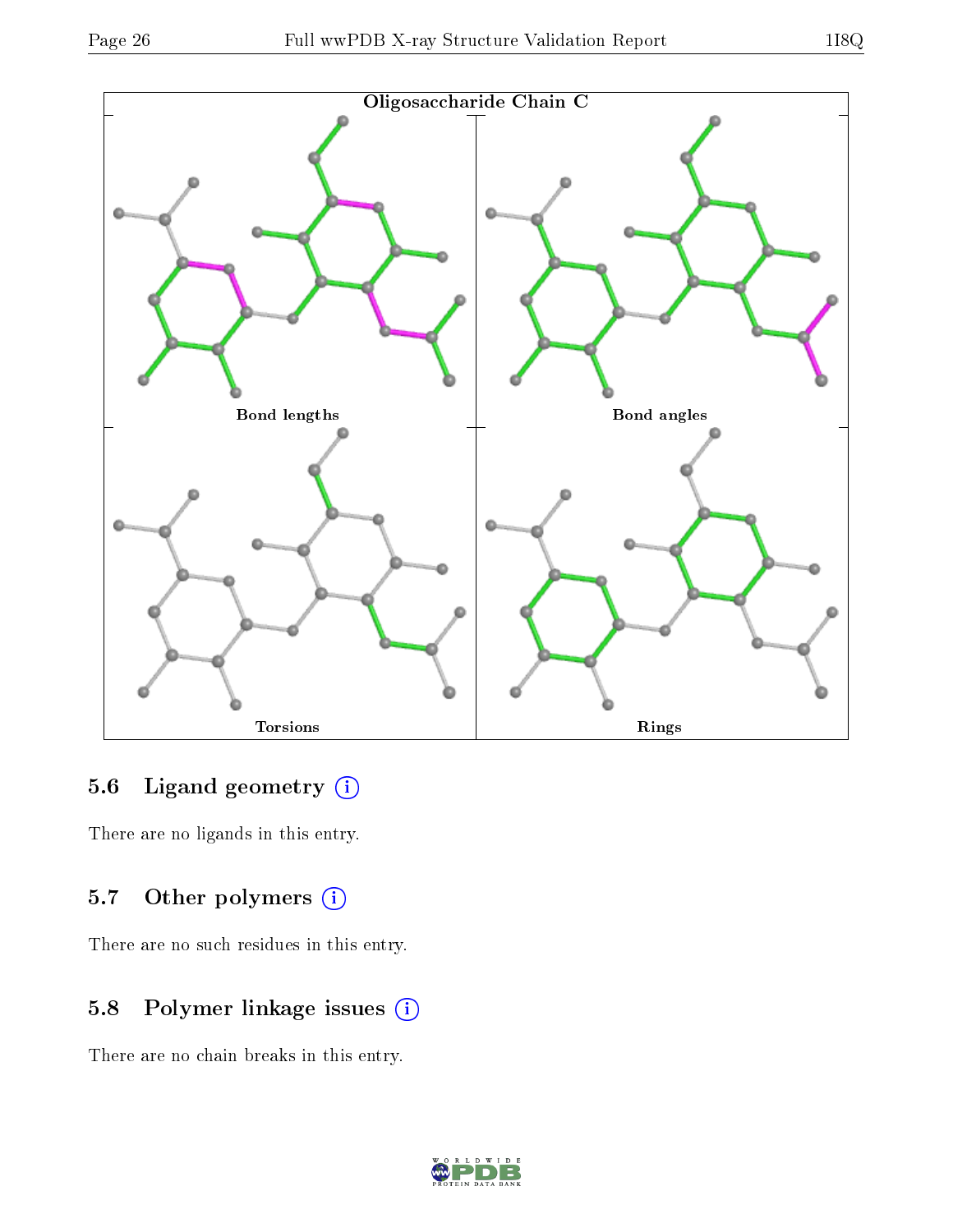## 6 Fit of model and data  $(i)$

### 6.1 Protein, DNA and RNA chains (i)

In the following table, the column labelled  $#RSRZ> 2'$  contains the number (and percentage) of RSRZ outliers, followed by percent RSRZ outliers for the chain as percentile scores relative to all X-ray entries and entries of similar resolution. The OWAB column contains the minimum, median,  $95<sup>th</sup>$  percentile and maximum values of the occupancy-weighted average B-factor per residue. The column labelled ' $Q< 0.9$ ' lists the number of (and percentage) of residues with an average occupancy less than 0.9.

| $\mid$ Mol $\mid$ Chain | Analysed                       | $^+$ $<$ $\mathrm{RSRZ}$ $>$ $^+$ | $\#RSRZ\!\!>\!2$ |  | $\vert$ OWAB( $\rm{\AA^2}$ ) $\vert$ Q<0.9 $\vert$ |                                     |  |
|-------------------------|--------------------------------|-----------------------------------|------------------|--|----------------------------------------------------|-------------------------------------|--|
|                         | $\vert$ 814/814 (100%) $\vert$ | $-0.15$                           |                  |  |                                                    | 16 (1\%)   65   63   17, 35, 63, 94 |  |

All (16) RSRZ outliers are listed below:

| Mol            | ${\rm Chain}$      | $\operatorname{Res}% \left( \mathcal{N}\right) \equiv\operatorname{Res}(\mathcal{N}_{0})\cap\mathcal{N}_{1}$ | Type        | $_{\rm RSRZ}$ |
|----------------|--------------------|--------------------------------------------------------------------------------------------------------------|-------------|---------------|
| $\mathbf{1}$   | А                  | 818                                                                                                          | SER         | 9.5           |
| $\mathbf 1$    | $\boldsymbol{A}$   | 817                                                                                                          | ALA         | 9.3           |
| $\mathbf{1}$   | $\boldsymbol{A}$   | 819                                                                                                          | SER.        | 5.7           |
| $\mathbf{1}$   | $\bf{A}$           | 816                                                                                                          | <b>GLN</b>  | 4.4           |
| $\mathbf{1}$   | $\overline{\rm A}$ | 721                                                                                                          | ASP         | 3.6           |
| 1              | А                  | 367                                                                                                          | $\rm GLY$   | $3.6\,$       |
| $\mathbf{1}$   | $\overline{A}$     | 722                                                                                                          | ALA         | 3.5           |
| $\mathbf{1}$   | $\boldsymbol{A}$   | 720                                                                                                          | LYS         | 2.8           |
| $\mathbf{1}$   | $\bf{A}$           | 947                                                                                                          | <b>ASN</b>  | 2.8           |
| $\mathbf{1}$   | $\overline{\rm A}$ | 718                                                                                                          | HIS         | 2.7           |
| $\overline{1}$ | $\overline{A}$     | 714                                                                                                          | $\rm PHE$   | 2.7           |
| $\mathbf{1}$   | A                  | 716                                                                                                          | SER         | 2.6           |
| $\overline{1}$ | А                  | 725                                                                                                          | <b>LYS</b>  | 2.5           |
| $\mathbf{1}$   | $\overline{A}$     | 867                                                                                                          | ${\rm SER}$ | 2.4           |
| $\mathbf{1}$   | A                  | 888                                                                                                          | GLY         | 2.2           |
| $\mathbf 1$    | $\overline{A}$     | 941                                                                                                          | <b>GLN</b>  | 2.2           |

### 6.2 Non-standard residues in protein, DNA, RNA chains  $(i)$

There are no non-standard protein/DNA/RNA residues in this entry.

### 6.3 Carbohydrates (i)

In the following table, the Atoms column lists the number of modelled atoms in the group and the number defined in the chemical component dictionary. The B-factors column lists the minimum,

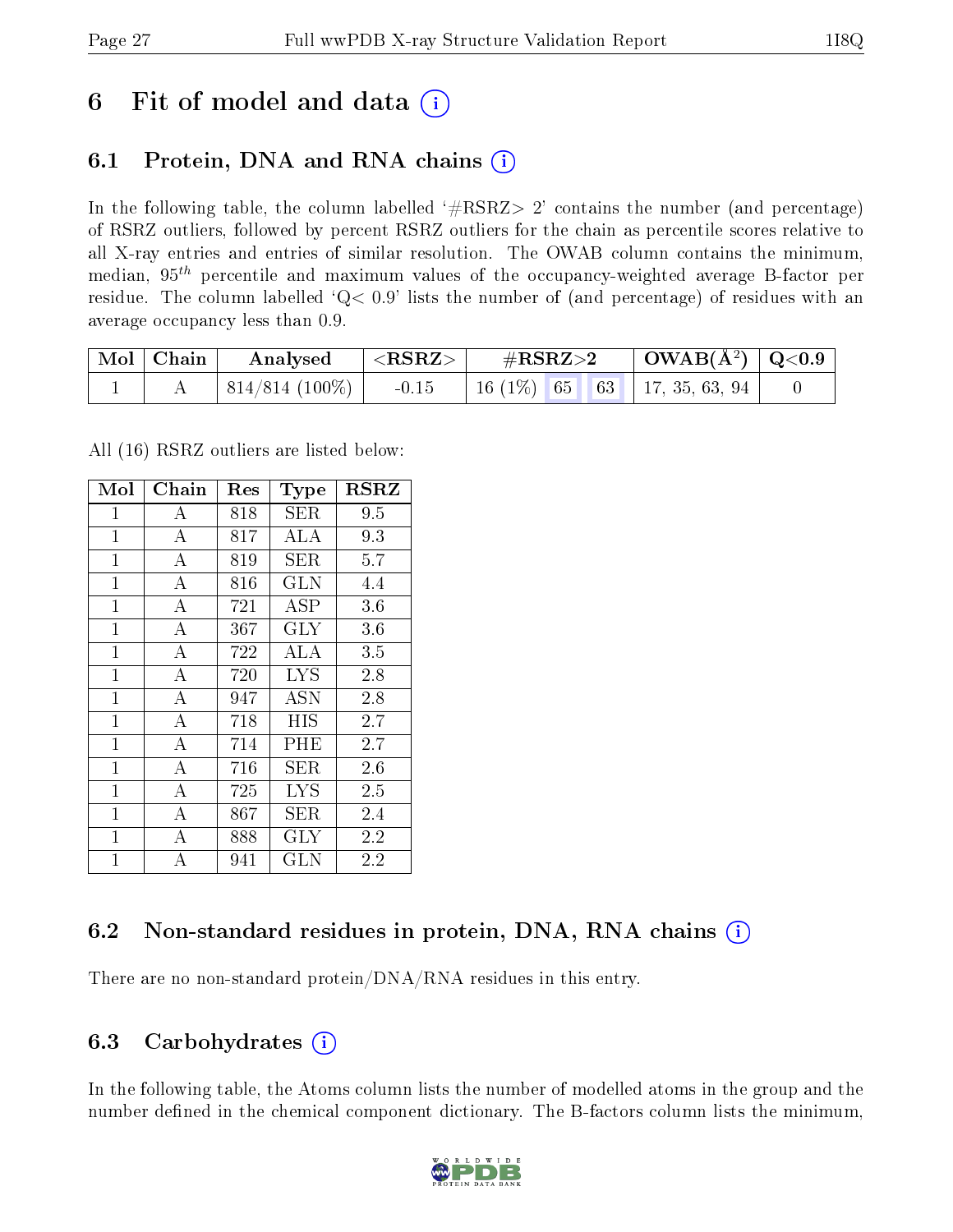|--|

| Mol | Type | Chain | $\operatorname{Res}$ | Atoms | $_{\rm RSCC}$ |      | $\text{RSR} \parallel \text{B-factors}(\text{A}^2)$ | $_{\mathrm{Q}< 0.9}$ |
|-----|------|-------|----------------------|-------|---------------|------|-----------------------------------------------------|----------------------|
|     | NAG  |       |                      | 15/15 |               | 0.43 | 61,68,76,77                                         |                      |
|     | GC4  |       | 2                    | 11/12 |               | 0.47 | 65,71,74,77                                         |                      |
|     | GC4  |       | 2                    | 11/19 | 0.78          | 0.29 | 59,64,70,71                                         |                      |
|     | NAG  |       |                      | 15/15 | 0.83          | 0.24 | 59,63,69,69                                         |                      |

median,  $95<sup>th</sup>$  percentile and maximum values of B factors of atoms in the group. The column labelled ' $Q< 0.9$ ' lists the number of atoms with occupancy less than 0.9.

The following is a graphical depiction of the model fit to experimental electron density for oligosaccharide. Each fit is shown from different orientation to approximate a three-dimensional view.